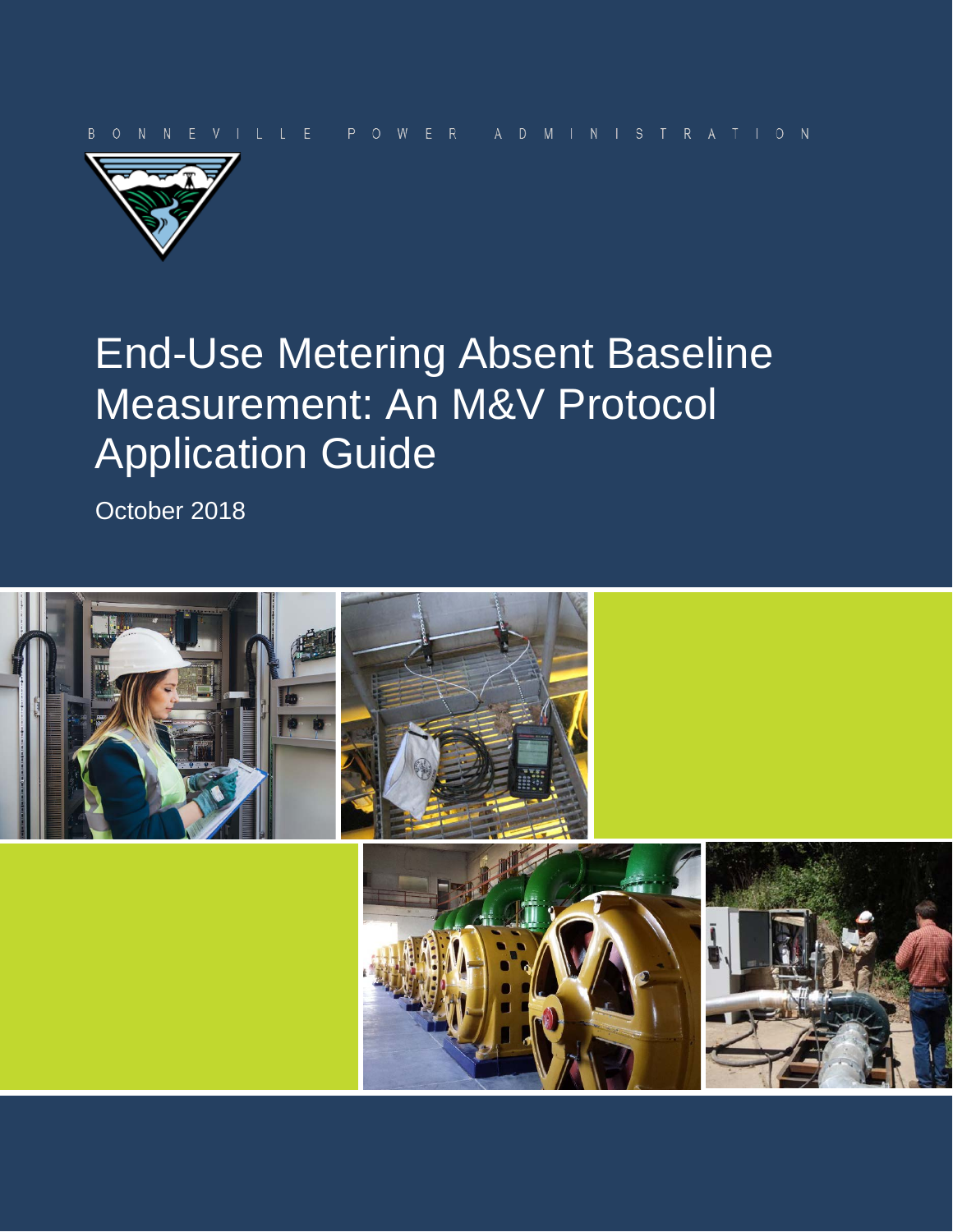### **End-Use Metering Absent Baseline Measurement: An M&V Protocol Application Guide**

**Version 2.0**

**October 2018**

**Prepared for**

**Bonneville Power Administration**

**Prepared by**

**kW Engineering, Inc.**

**Research Into Action, Inc.**

**Demand Side Analytics, LLC**

**Contract Number 00077045**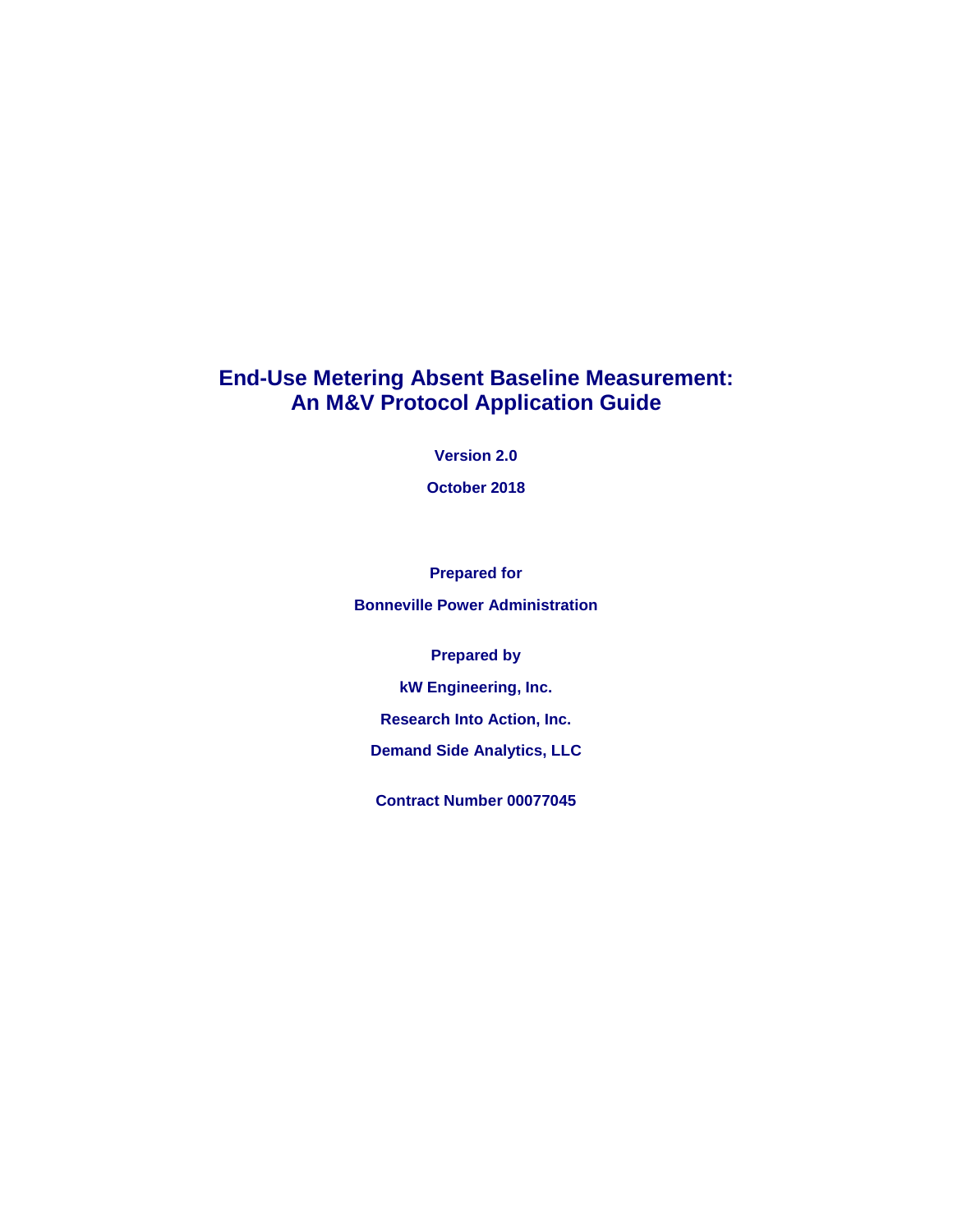# Table of Contents

| 4. Issues Specific to a New Construction Application of the End-Use |  |
|---------------------------------------------------------------------|--|
|                                                                     |  |
|                                                                     |  |
|                                                                     |  |
|                                                                     |  |
|                                                                     |  |
|                                                                     |  |
|                                                                     |  |
| .5.1.2.                                                             |  |
| .5.1.3.                                                             |  |
|                                                                     |  |
| .5.2.1.                                                             |  |
| .5.2.2.                                                             |  |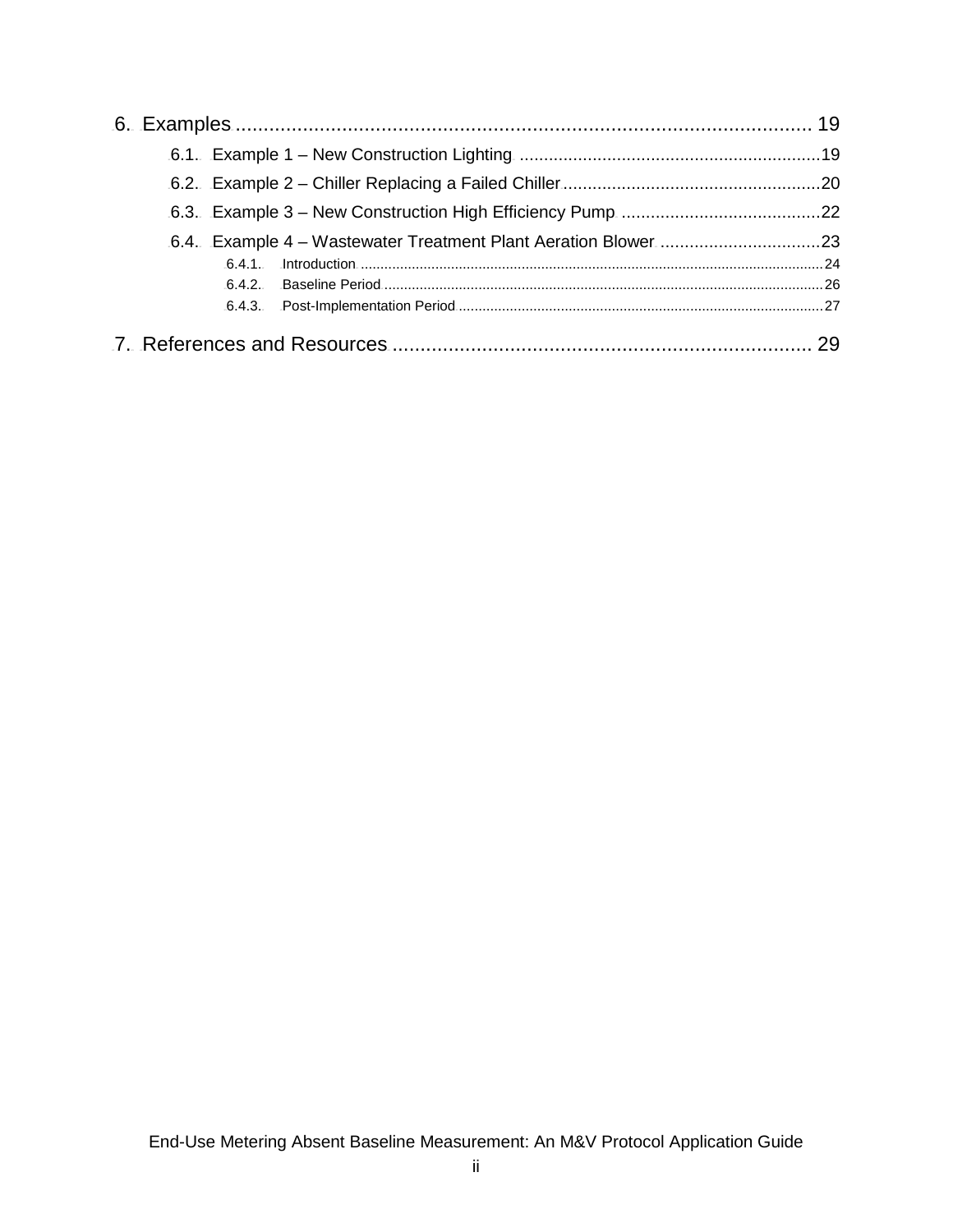## <span id="page-4-0"></span>1. Introduction

### <span id="page-4-1"></span>1.1. Purpose

*End-Use Metering Absent Baseline Measurement: An M&V Protocol Application Guide (Absent Baseline Application Guide)* is a complement to the Measurement & Verification (M&V) protocols used by the Bonneville Power Administration (BPA). It assists the engineer in applying the *Verification by Equipment or End-Use Metering Protocol (End-Use Metering Protocol)* to verify savings from energy-efficient equipment installed in situations where the baseline for the measure is not the equipment or processes in place prior to the measure's installation. This Guide applies to newly constructed facilities and major additions to an existing facility. The Guide can apply to replacement of failed equipment where the opportunity to measure the baseline has passed or the prior equipment is outdated and does not constitute the appropriate baseline. As is the case for the *End-Use Metering Protocol*, this application guide is intended for measures that change load or operating hours, or both load and hours. Savings can be large or small. The application guide accommodates non-interactive measures, and interactive measures within appropriate measurement boundaries in some circumstances.

The *Absent Baseline Application Guide* is adherent with *IPMVP Option A.*<sup>1</sup>

Originally developed in 2012, this *Absent Baseline Application Guide* is one of ten documents produced by BPA to direct M&V activities; an overview of the ten documents is given in the *Measurement and Verification (M&V) Protocol Selection Guide and Example M&V Plan (Selection Guide).*

Chapter [7](#page-32-0) of this application guide provides full citations (and web locations, where applicable) of documents referenced. The document *Glossary for M&V: Reference Guide* defines terms used in the collection of BPA M&V protocols and guides.

### <span id="page-4-2"></span>1.2. Protocols Version 2.0

BPA revised the protocols described in this guide in 2018. BPA published the original documents in 2012 as Version 1.0. The current documents are Version 2.0.

### <span id="page-4-3"></span>1.3. How is M&V Defined?

 $\overline{a}$ 

BPA's *Implementation Manual* (the IM) defines measurement and verification as "the process for quantifying savings delivered by an energy conservation measure (ECM) to demonstrate how

<sup>1</sup> *International Performance Measurement and Verification Protocol.*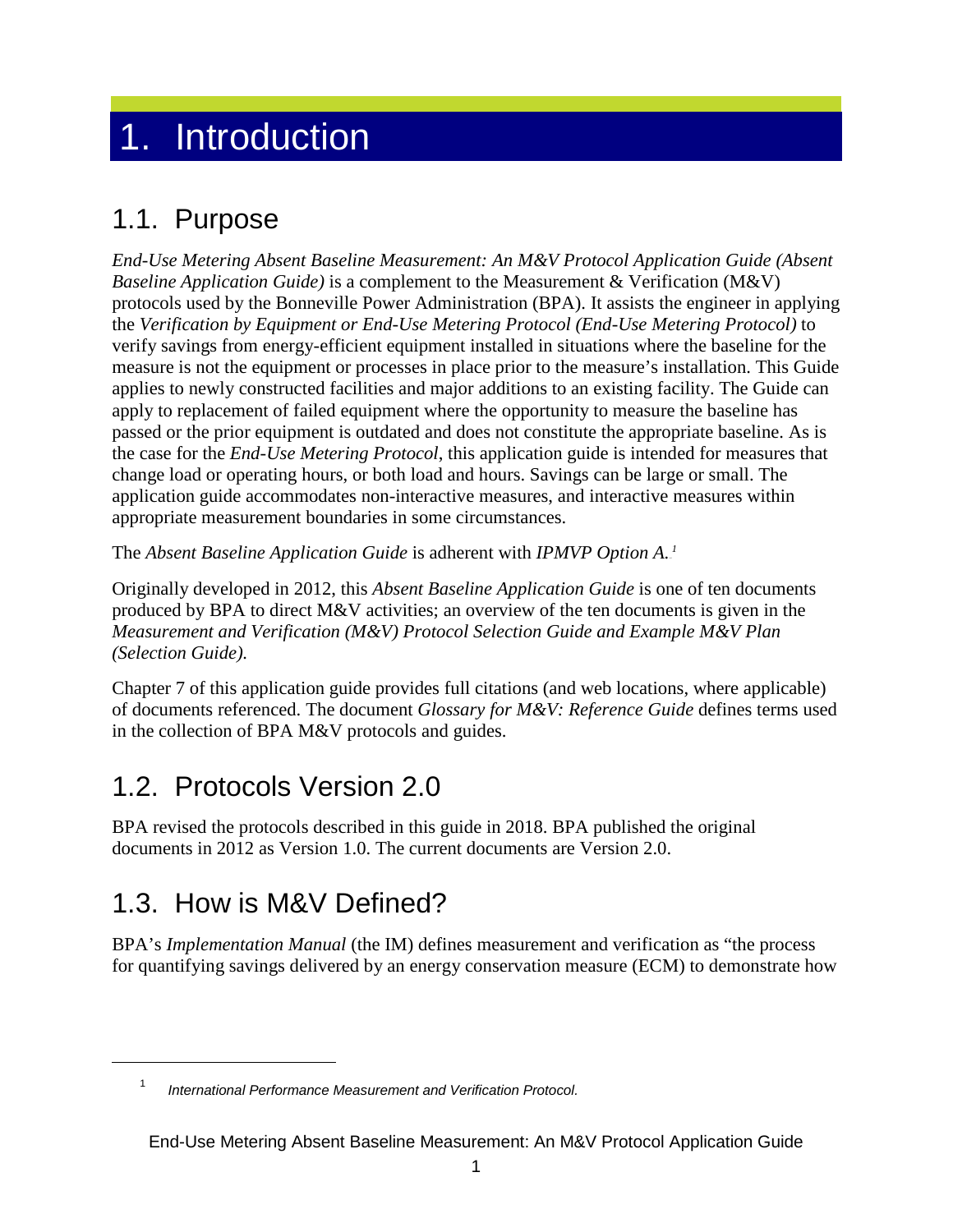much energy use was avoided. It enables the savings to be isolated and fairly evaluated."<sup>2</sup> The IM describes how M&V fits into the various activities it undertakes to "ensure the reliability of its energy savings achievements." The IM also states:

*The Power Act specifically calls on BPA to pursue cost-effective energy efficiency that is*  "*reliable and available at the time it is needed."*<sup>3</sup>[...] Reliability varies by savings type: UES, custom projects and calculators.<sup>4,5</sup> Custom projects require site-specific *Measurement and Verification (M&V) to support reliable estimates of savings. BPA M&V Protocols direct M&V activities and are the reference documents for reliable M&V. For UES measures and Savings Calculators, measure specification and savings*  estimates must be RTF approved or BPA-Qualified.<sup>5</sup>

The *Selection Guide* includes a flow chart providing a decision tree for selecting the M&V protocol appropriate to a given custom project and addressing prescriptive projects using UES estimates and Savings Calculators.

M&V is site-specific and required for stand-alone custom projects. BPA's customers submit bundled custom projects (projects of similar measures conducted at multiple facilities) as either an M&V Custom Program or as an Evaluation Custom Program; the latter requires evaluation rather than the site-specific M&V that these protocols address.

### <span id="page-5-0"></span>1.4. Background

 $\overline{a}$ 

BPA contracted with a team led by kW Engineering, Inc. to assist the organization in revising the M&V protocols that were published in 2012 and used to assure reliable energy savings for the custom projects it accepts from its utility customers. The team conducted a detailed review and user assessment of the 2012 M&V Protocols and developed the revised version 2.0 under Contract Number 00077045.

<sup>&</sup>lt;sup>2</sup> 2017-2019 Implementation Manual, BPA, October 1, 2017. *[https://www.bpa.gov/EE/Policy/IManual/Documents/IM\\_2017\\_10-11-17.pdf](https://www.bpa.gov/EE/Policy/IManual/Documents/IM_2017_10-11-17.pdf)*

<sup>&</sup>lt;sup>3</sup> Power Act language summarized by BPA.

<sup>&</sup>lt;sup>4</sup> UES stands for Unit Energy Savings and is discussed subsequently. In brief, it is a stipulated savings value that region's program administrators have agreed to use for measures whose savings do not vary by site (for sites within a defined population). More specifically UES are specified by either the Regional Technical Forum – RTF (referred to as "RTF approved") or unilaterally by BPA (referred to as BPA-Qualified). Similarly, Savings Calculators are RTF approved or BPA-Qualified.

<sup>&</sup>lt;sup>5</sup> Calculators estimate savings that are a simple function of a single parameter, such as operating hours or run time.

<sup>6</sup> https://www.bpa.gov/EE/Policy/IManual/Documents/IM\_2017\_10-11-17.pdf, page 1.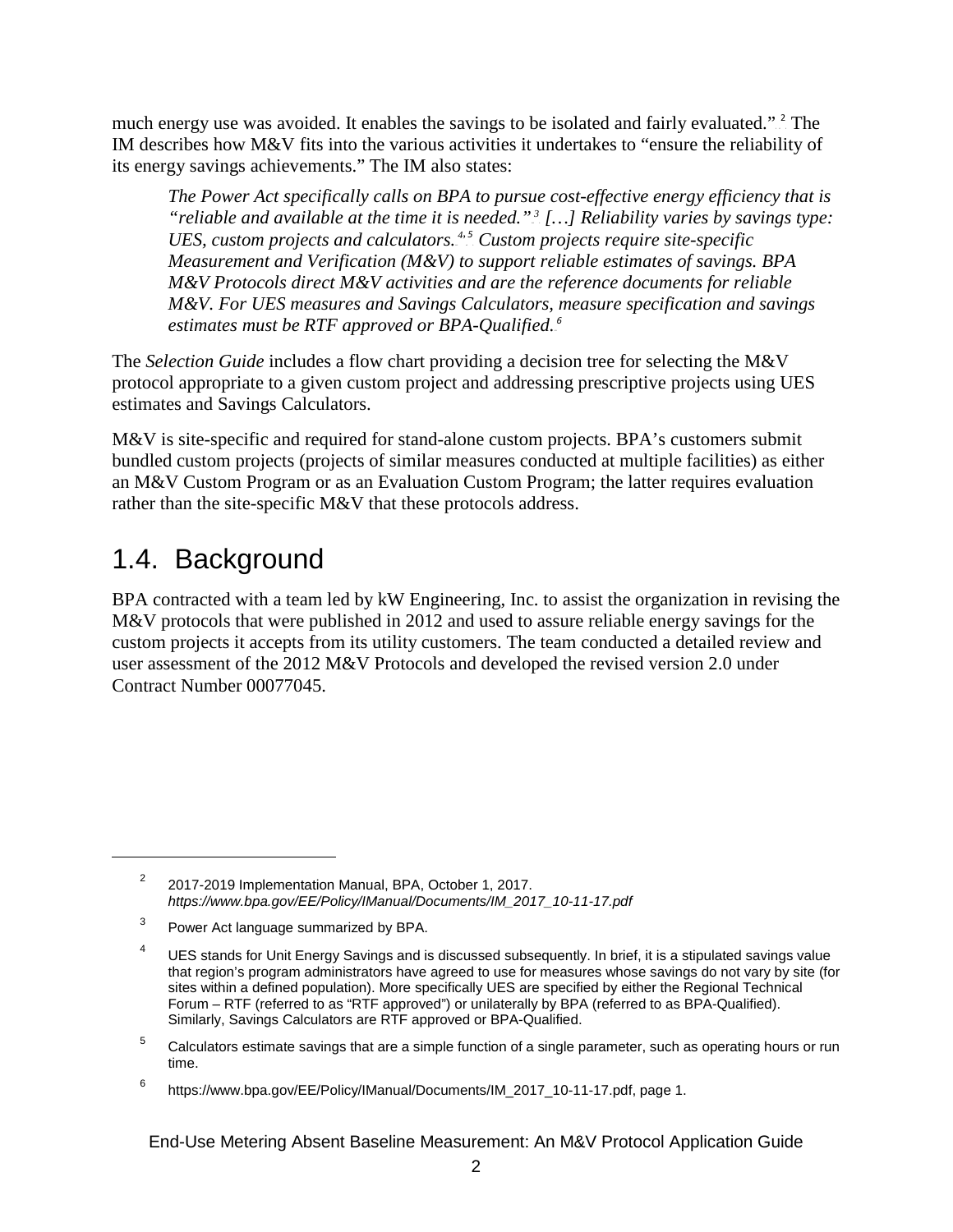The kW Engineering team is comprised of:

 $\overline{a}$ 

- kW Engineering, Inc. (kW), led by David Jump, Ph.D., PE, CMVP
- Research into Action (RIA), led by Marjorie McRae, Ph.D.
- Demand Side Analytics (DSA), led by Jesse Smith

BPA's Todd Amundson, PE and CMVP, was project manager for the M&V protocol update work. The kW Engineering team compiled feedback from BPA and regional stakeholders, and the team's own review to revise and update this 2018 Absent Baseline Application Guide.<sup>7</sup>

 $7$  Kevin Warren, of Warren Energy Engineering, was the primary author of Version 1.0 of the Absent Baseline Application Guide, under Todd Amundson's direction and supported by other members of the protocol development team.

End-Use Metering Absent Baseline Measurement: An M&V Protocol Application Guide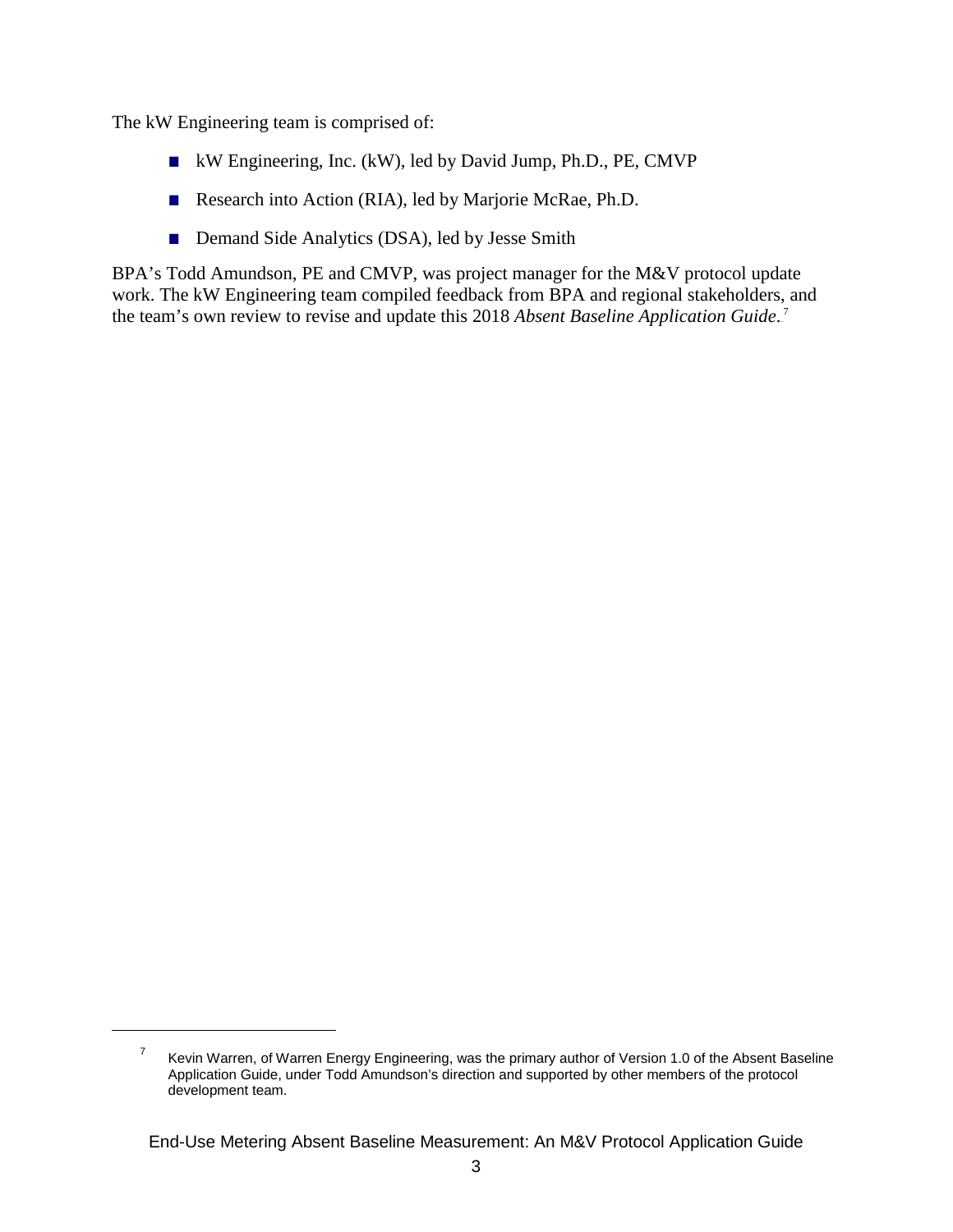# <span id="page-7-0"></span>2. Overview of Method

### <span id="page-7-1"></span>2.1. Description

 $\overline{a}$ 

The BPA *End-Use Metering Protocol* provides guidance to verify energy savings for energy conservation measures (ECMs) in equipment or end uses. These methods are useful when the savings for an ECM are too small to be resolved with whole-building or facility energy meters, or for stand-alone equipment as may be found in the commercial, industrial, and agricultural sectors. It may also be applied to some new construction ECMs affecting equipment or end uses. Verifying savings from ECMs that involve multiple pieces of equipment with interactions among multiple or complex energy flow paths is not a good application of the protocol.

This *Absent Baseline Application Guide* has been written to illustrate how the methods in the *End-Use Metering Protocol* can be applied to the problem of verifying savings of energyefficient equipment installed under one of the following conditions:

- $\rightarrow$  There is no facility pre-installation period to serve as a baseline, such as for newly constructed facilities, major additions to an existing facility, or a new process at an existing facility.
- $\rightarrow$  The pre-installation-period energy use is not relevant to regional definitions of measure savings, such as when the efficient equipment replaces either operating or failed equipment that had exceeded its useful life.<sup>8</sup>

Briefly, instead of using baseline measurements, the engineer must use information from sources such as Energy Code minimum efficiencies, Energy Code required features, and manufacturer data presenting equipment performance curves, characteristics, or tables. The appropriate method depends on whether the equipment draws constant load or variable load and whether it operates with a constant schedule or variable schedule.

Note that M&V practitioners may choose to address new construction projects with building simulation modeling . Modeling is not included in this application guide; the processes in the application guide are alternative approaches to modeling.<sup>9</sup>

<sup>&</sup>lt;sup>8</sup> Replacement of failed equipment is sometimes referred to as replace-on-burnout.

<sup>&</sup>lt;sup>9</sup> Building simulation modeling is an IPMVP Option D approach and requires that the simulation model be calibrated to prescribed random and bias error criteria, a process that requires time and effort. The calibration scope and process can be very detailed and some uncertainty and potential for error remains. Because actual building data from the post-construction occupied building is required, it will typically take up to a year to collect utility bill information sufficient to calibrate the models. This delays the incentive payment process.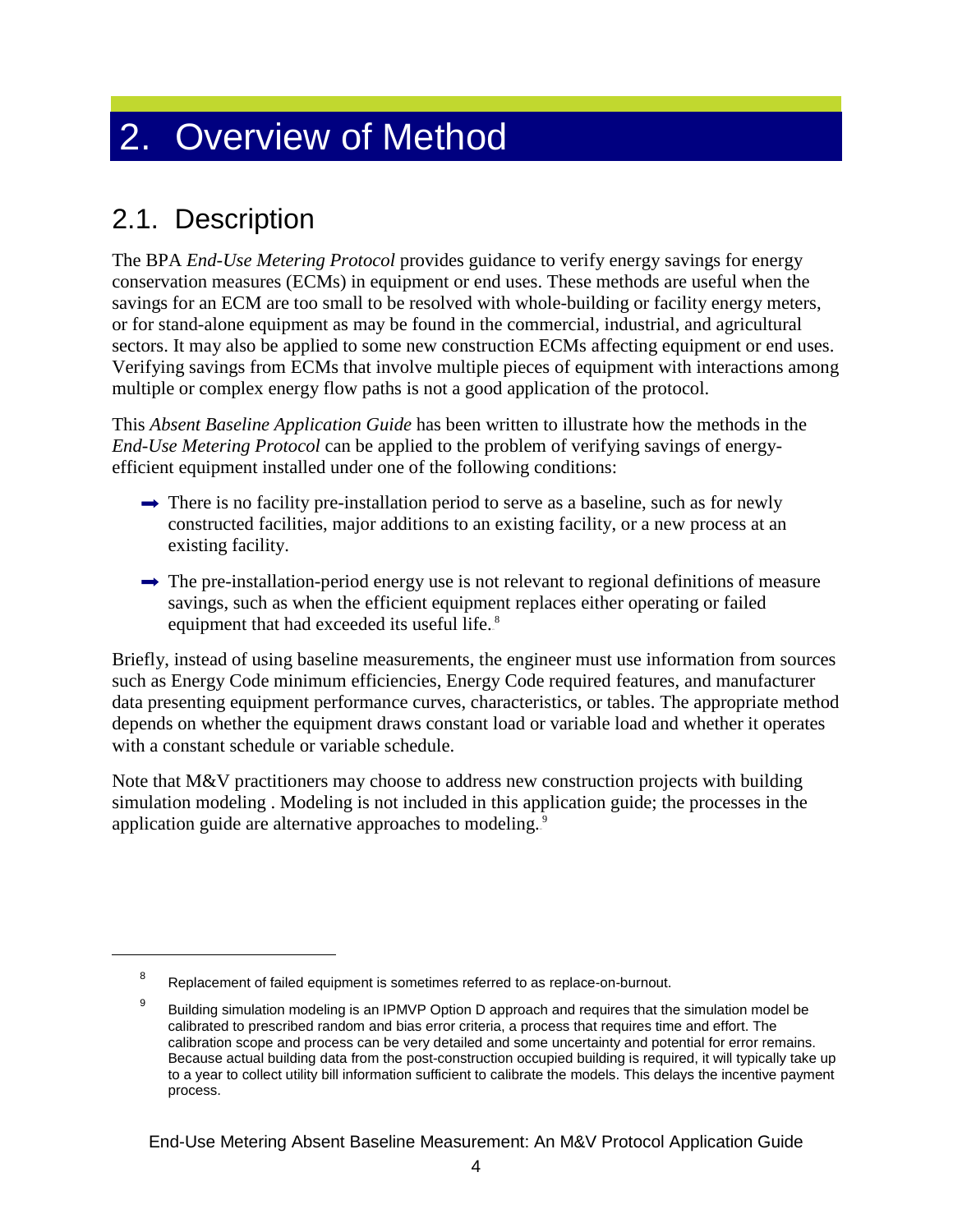### <span id="page-8-0"></span>2.2. Applicability

This application guide is applicable to measures with *current practice* baselines. When the practitioner uses a *current practice baseline*, the efficiency level of the baseline equipment must be consistent with any state or local mandates for new equipment, which may vary from city to city and state to state. $^{10}$ 

The equipment or project is not optional for the owner when the equipment is at or near (within one year of) the end of its useful life, or when the equipment or project is necessitated by new construction, including expanded or renovated facilities. In this situation, the M&V practitioner typically should use the current practice efficiency level for the baseline. [Figure 2-1](#page-8-1) illustrates this guidance for selecting the appropriate baseline.

<span id="page-8-1"></span>

#### **Figure 2-1: Guidance for Selecting Appropriate Baseline**

Source: Research Into Action

 $\overline{a}$ 

The *End-Use Metering Protocol* defines the energy use characteristics of equipment or end uses according to their load and hours-of-use components, and whether they are constant or variable. Four load and hours-of-use categories are defined. This guide is applicable to all four categories – equipment with: *constant load, timed schedule* (CLTS); *variable load, timed schedule* (VLTS); *constant load, variable schedule* (CLVS); and *variable load, variable schedule* (VLVS).

Normally, a single baseline is determined for a project and a single annual verified savings estimate is determined. However, in some jurisdictions, two baselines may be assigned to a

<sup>&</sup>lt;sup>10</sup> The following websites hosted by Washington State University's Energy Program, the Northwest Energy Efficiency Council, and the Northwest Energy Efficiency Alliance provide information on mandates for new equipment among jurisdictions in the region:

<sup>(1)</sup> *<http://www.energy.wsu.edu/BuildingEfficiency/EnergyCode.aspx>*,

<sup>(2)</sup> *<https://www.neec.net/energy-codes/>*, and

<sup>(3)</sup> http://neea.org/initiatives/codes-standards/codes.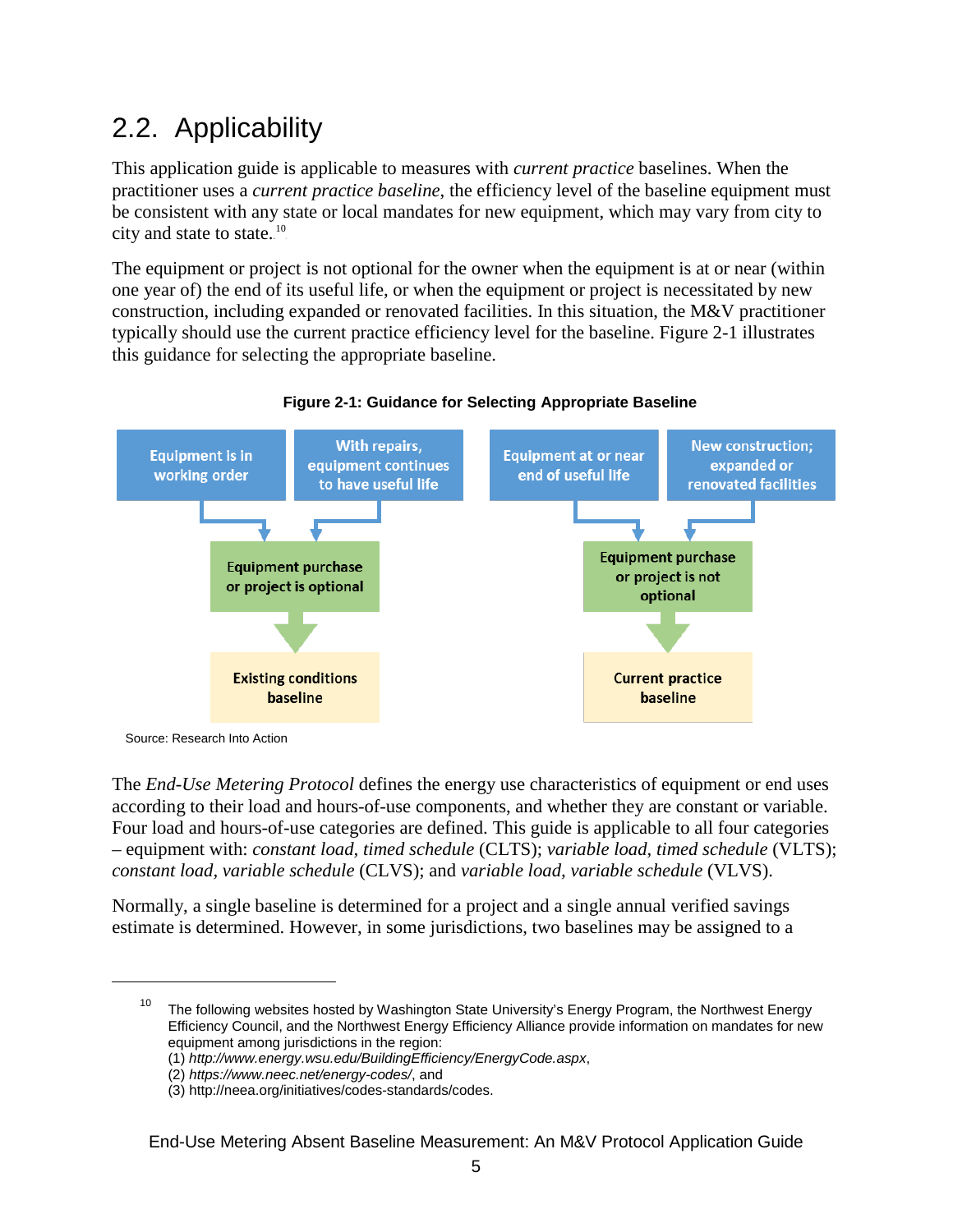project. Consider a measure that is expected to have a useful life of 15 years that replaces an existing unit that is 10 years old. When estimating the lifetime savings of the project, a *precondition* baseline is assumed for the first 5 years and a *current practice* baseline for the remaining 10 years.

### <span id="page-9-0"></span>2.3. Additional Considerations

### **Safety**

 $\overline{a}$ 

The *Absent Baseline Application Guide* may require that energy data is collected after installation of the energy efficiency project. While most efficiency projects are on systems and equipment that operate in the low voltage range,  $<sup>11</sup>$  the voltage levels are still high enough to</sup> cause severe injury or worse if proper safety precautions are not taken before making electric power measurements. It is of primary importance that personnel follow their organization's safety procedures and equipment whenever the situation warrants it. Practitioners using this application guide will need to make decisions about collecting the necessary data based on several factors including: the type and location of measurements, the ability to safely make measurements, and the resources available to make safe measurements. These factors can ultimately determine whether the *End-Use Metering Protocol* may be applied on the project.

### **Data Collection Techniques and Devices**

This application guide characterizes equipment operation as constant and variable loads and schedules, based on which the practitioner will develop data collection plans. The plans will describe the data collection techniques to be used, including the specification of data collection devices. Generally, data collection devices are either hand-held instruments or data loggers that are left in place to store collected data. BPA and its efficiency program partners maintain inventories of data collection instruments and devices. Please consult your organization's resources for data collection tools. The techniques used to collect data fall into these categories:

- 1. **Constant loads.** When loads are constant, a single measurement (often referred to as a 'spot' measurement) may suffice to determine the load value. Practitioners may use a hand-held power meter measuring volts and amps. A device that measures amperage alone may also be used, with power estimates derived from the amperage measurement and the equipment voltage ratings. To increase measurement accuracy, the practitioner should use the average of multiple readings taken on the equipment.
	- a. Alternatively, it may be necessary to confirm the load is constant by making multiple measurements over time and analyzing the data to assure its variation is low. This approach requires a data logger or a trend file from a building control system.
- 2. **Variable loads.** Variable loads require that data be collected over the time period of the load variation cycle, and often over multiple cycles and operating conditions to ensure

<sup>11</sup> There are multiple classifications of voltage levels. The low voltage range is 0 to 600V for three-phase power distribution circuits according to ANSI C84.1-1989.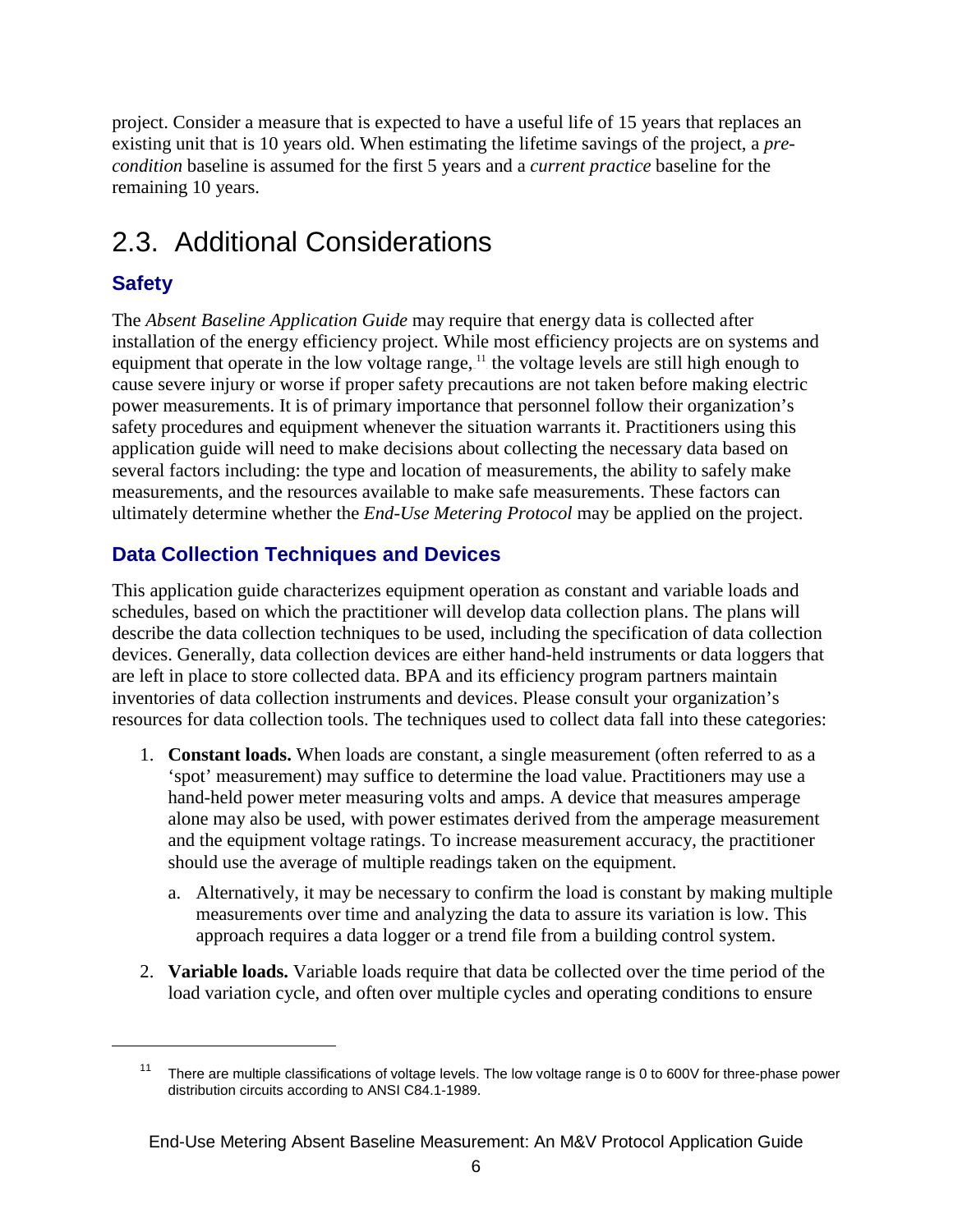enough data is collected to properly characterize equipment operation in analysis. The duration of the cycle and operating conditions are factors in deciding the duration of the monitoring period as well as the data collection interval (that is, how often measurements are made). The practitioner should be mindful that the data storage capacity of commercially available monitoring devices may limit data collection. It is often preferable to use a facility's own control system, if it has relevant control points on the project equipment, because the data easier and safer to obtain than from M&V monitoring and avoids costly trips back and forth to project sites. Control systems may be set up to collect data over time, a process known as trending.

3. **Schedules.** Control system trends provide reliable data that the practitioner may use to define schedules. If trending capability is unavailable, data loggers can be used both to collect schedule information and to measure loads on variable equipment. If equipment loads (and thus power or current) do not need to be measured, often schedule can be measured with only equipment status sensors, which do not require the use of safety equipment.

### <span id="page-10-0"></span>2.4. Advantages of this Approach

Use of the *Absent Baseline Application Guide* has several advantages:

- $\rightarrow$  The guide enables verification of ECMs on specific equipment using data and information used to develop the original savings estimates.
- $\rightarrow$  The guide allows for use of the abundant technical information from manufacturers, such as equipment performance curves, design and nameplate information, and so on.
- $\rightarrow$  Many of the measurements required by the guide can be achieved in a relatively short time period.
- $\rightarrow$  The methods may be applied to more complicated systems as long as the systems' operational characteristics fall into the categories identified above.
- $\rightarrow$  The methods allow uncertainty in the savings estimates to be estimated, should that be a project requirement.

### <span id="page-10-1"></span>2.5. Disadvantages of this Approach

The *Absent Baseline Application Guide* is not appropriate for multiple ECMs installed throughout a building; a whole-building approach is more appropriate for that situation. The methods described in this guide do not account for energy interactions, such as heating savings from a lighting retrofit project. Projects with highly randomized load and schedule characteristics may not be appropriate for the methodology.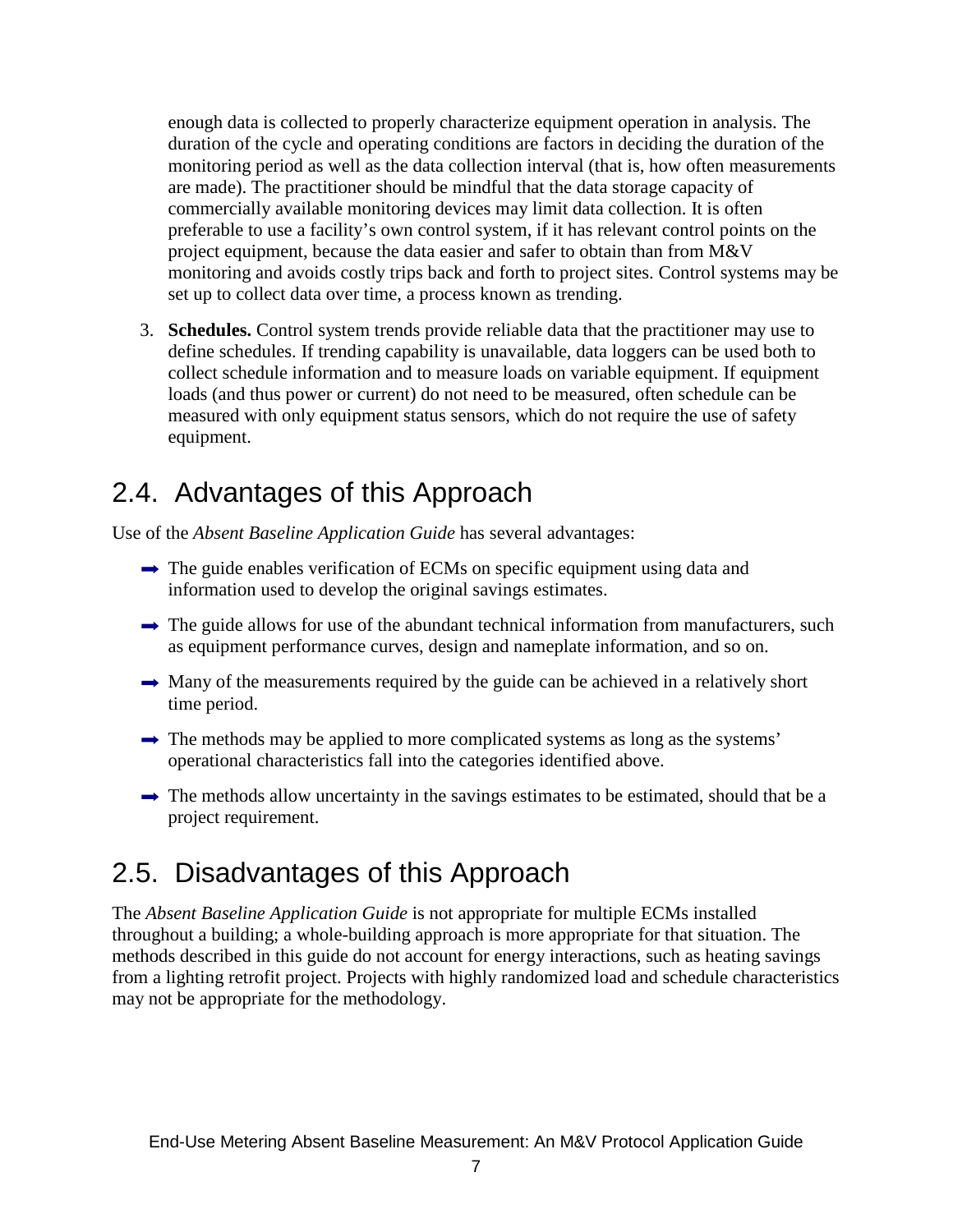# <span id="page-11-0"></span>3. Algorithms

### <span id="page-11-1"></span>3.1. Basic Procedure

The basic procedure for applying the method is described in the *End-Use Metering Protocol*. Below, it is customized for projects where the baseline cannot be directly measured. Characterizing the equipment's energy use properties into constant or variable load and hours-ofuse facilitates development of the M&V Plan for each project. The baseline load and schedule characteristics must also be defined. The fundamental procedure is as follows (see [Figure 3-1](#page-12-0) for a flow chart of this procedure).

- 1. Identify which of the four categories described in the *End-Use Metering Protocol* and summarized in its Section 2.2 best represents the anticipated post-installation equipment's load and hours-of-use characteristics.
- 2. By comparing the ECM to the post-installation load and schedule characteristics, determine the impact the ECM would have on the equipment's baseline load or hours-ofuse. Determine if it would have changed the load or hours-of-use, or would have changed them from constant to variable.
- 3. Identify which of the four categories described in the *End-Use Metering Protocol* and summarized in its Section 2.2 best represents the equipment's baseline load and hours-ofuse characteristics.
- 4. Identify the most appropriate equations to be used to determine energy savings.
- 5. Determine the relationships between load and hours-of-use terms in the energy savings equation and other parameters (such as, temperature, air or water flow, pressure, and so on).
- 6. Identify and collect the required data in the post-implementation period.
- 7. Identify and collect the required baseline data (from sources such as codes, rather than from metering).
- 8. Calculate energy savings using the equations in the *End-Use Metering Protocol*.

The *End-Use Metering Protocol* provides guidance on measuring and estimating parameters. Under *IPMVP Option A*, either the load or the hours-of-use must be measured; the other parameter may be estimated. Option A does not allow both load and hours-of-use parameters (including all of their sub-parameters) to be estimated; key parameters must be identified and *measured*.

Under Option A, key parameters for measurement are identified and the other parameters to the savings calculation may be estimated based on reliable sources. The key parameters to be measured are normally the most uncertain or unknown parameters. Reliable sources include past measurements, manufacturer specifications and performance curves, lighting wattage tables, and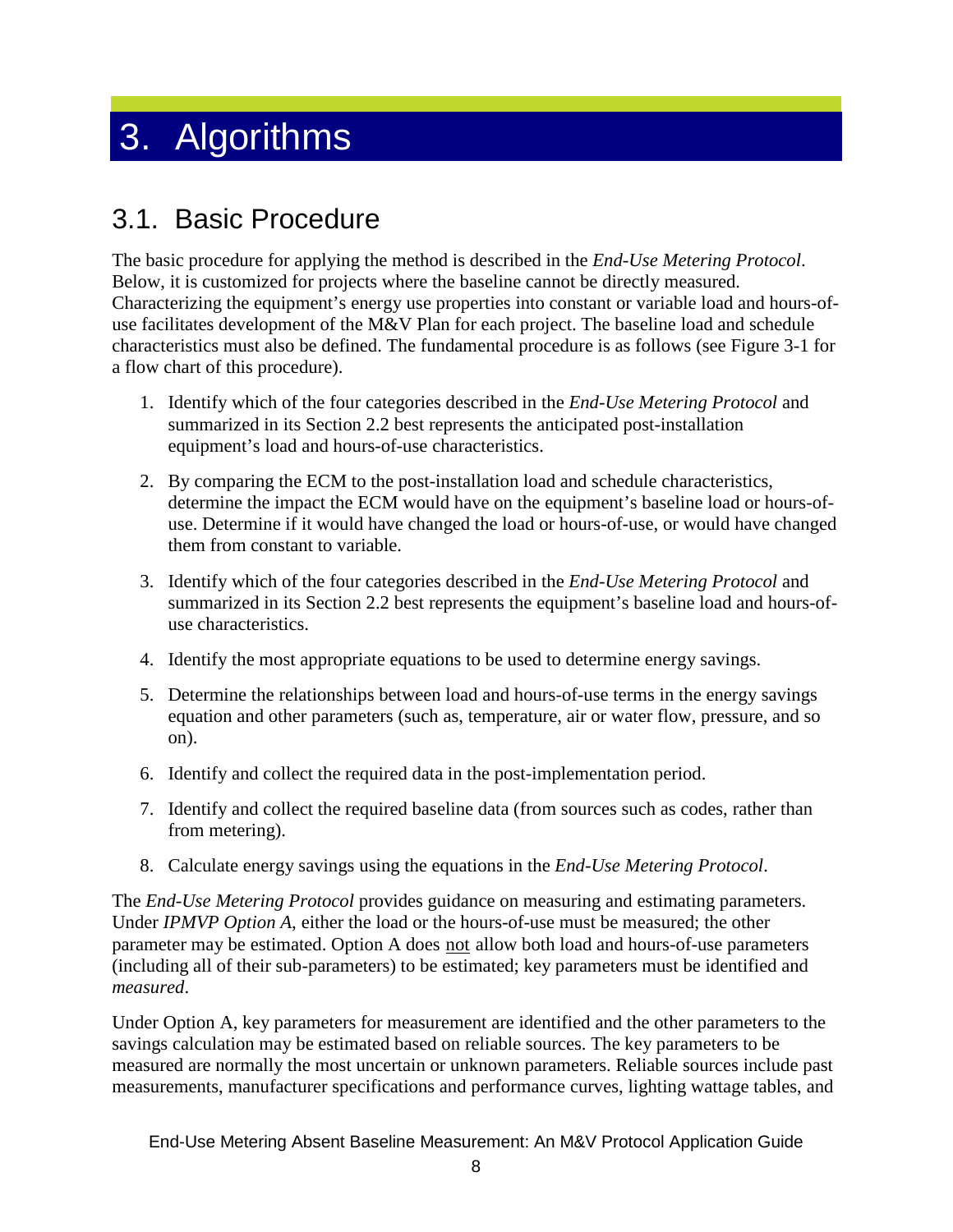<span id="page-12-0"></span>so on. When applying this protocol to new construction ECMs where there is no baseline equipment for measurement, the relevant building code or standard may be used to define estimated parameters.



Refer to the *End-Use Metering Protocol* for additional guidance on selecting the duration of metering and extrapolating results to an annual basis.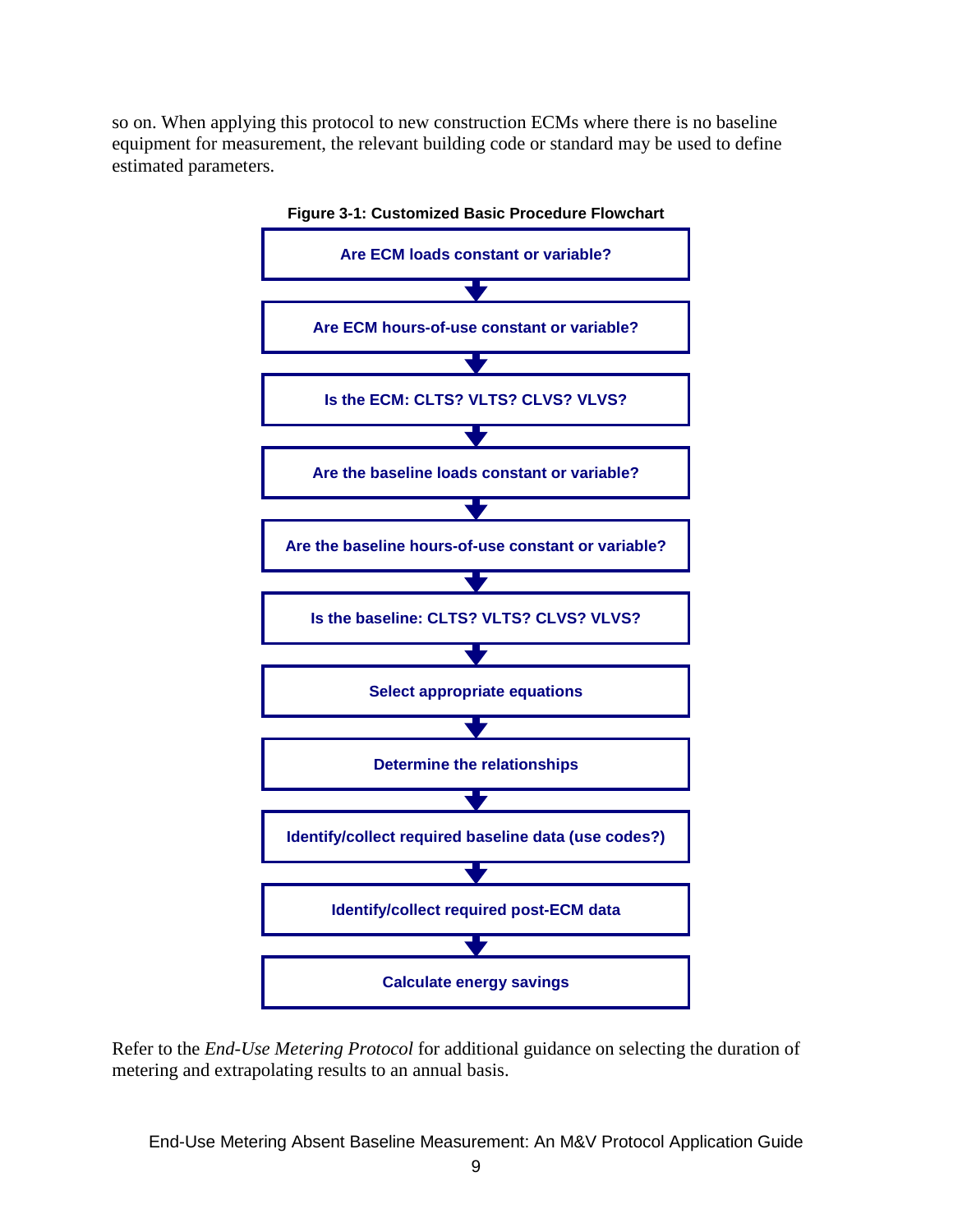### <span id="page-13-0"></span>3.2. Equations

The *End-Use Metering Protocol* states that it is often not necessary to repeat baseline data collection activities in the post-implementation period. One parameter (either load or hours) is often not affected by the ECM. In the *End-Use Metering Protocol*, the recommended approach is to measure the unchanged parameter in the baseline period and apply it to both baseline and postinstallation scenarios. The same logic can be applied to measures covered by this Guide, except that the unchanged parameter will have to be measured in the post-implementation period.

Tables 3-2 through 3-5 of the *End-Use Metering Protocol* contain energy savings equations that may be used for each combination of load and schedule category. Within each table, the impact of the ECM on the load, hours-of-use, or both, determines the potential energy savings equations that may be used. These equations apply equally well to projects of the type addressed by this application guide.

### <span id="page-13-1"></span>3.3. Uncertainty

The guidance provided in the *End-Use Metering Protocol* regarding uncertainty should be followed. Where baseline values are fully determined from code, the value is known with statistical certainty. However, often the baseline load or schedule is only partly known with certainty.

For example, the baseline load for a new construction lighting project is typically determined by:

 $\rightarrow$  kW = lighting density (watts/sq.ft.) x floor area (sq.ft.)

The lighting density is known with statistical certainty, since it is taken from a table in the applicable energy code. As long as the correct code version and the correct facility or space type are used, the lighting density value is known. There could be uncertainty around the estimate of floor area. The uncertainty for an equation where two variables are multiplied is:

$$
\rightarrow x = a \cdot b ; (\Delta x / x)^2 = (\Delta a / a)^2 + (\Delta b / b)^2
$$

Thus, if the one variable is known with certainty, the relative error in the product is equal to the relative error in the one variable.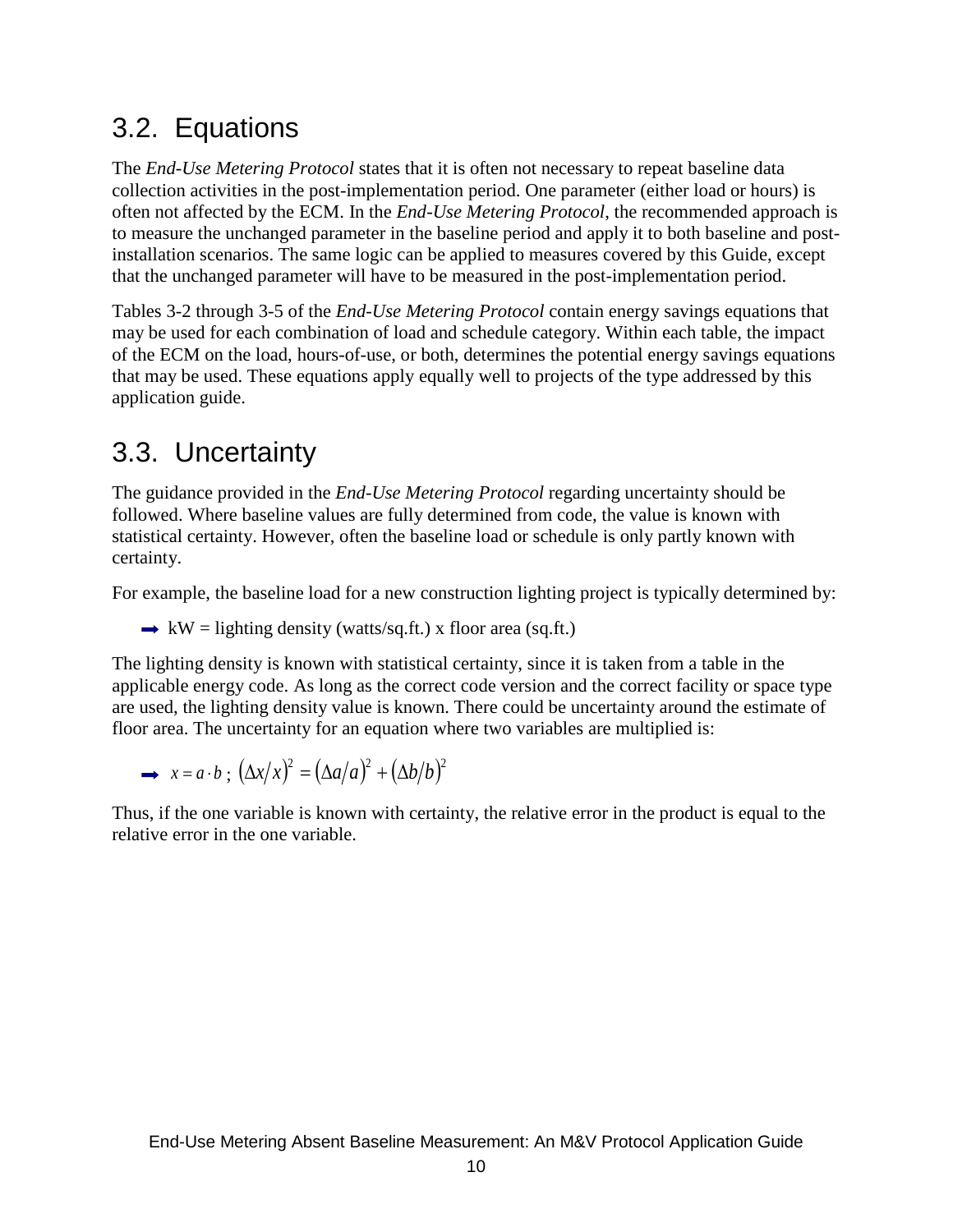## <span id="page-14-0"></span>4. Issues Specific to a New Construction Application of the End-Use Metering Protocol

### <span id="page-14-1"></span>4.1. Baseline

BPA Custom Project program rules define new construction savings relative to "code" standards without defining what those standards are. The following websites hosted by Washington State University's Energy Program, the Northwest Energy Efficiency Council, and the Northwest Energy Efficiency Alliance provide information on mandates for new equipment among jurisdictions in the region:

- $\rightarrow$  <http://www.energy.wsu.edu/BuildingEfficiency/EnergyCode.aspx>.
- $\rightarrow$  <https://www.neec.net/energy-codes/>
- $\rightarrow$  <http://neea.org/initiatives/codes-standards/codes>.

The code in effect during the design phase is the relevant code during periods of code transition. Where local energy codes are more stringent than state codes, the local code establishes the baseline. The applicable code defines *what would have been built* in the absence of energyefficient design.

A baseline must also be defined for measures that replace failed equipment or are installed in a new process in non-building applications. In such cases, there is typically no energy code that applies. The baseline should reflect the conditions that *would have occurred* in the absence of the project. For non-building applications, this is typically defined as the industry standard practice (equivalently, current practice).

Industry standard practice can be difficult to define. Publications can be useful for determining the practices that are common for an industry or system. Note, however, that articles tend to focus on new or innovative approaches. The standard practice is less likely to be highlighted. The practices of the customer at other locations can be considered. If the customer uses different practices in jurisdictions that have incentives for energy efficiency than in other jurisdictions, this presents a strong basis for the standard practice. However, the customer may consistently exceed standard practice and, if so, the practitioner will need to look elsewhere to ascertain the industry standard. The practices of the customer's competitors can be considered, but this information can be difficult to obtain. The practitioner may be able to make a case for standard practices as represented by the characteristics of commonly sold equipment, with the equipment identified or inferred from an investigation of manufacturer, distributor, and installer websites.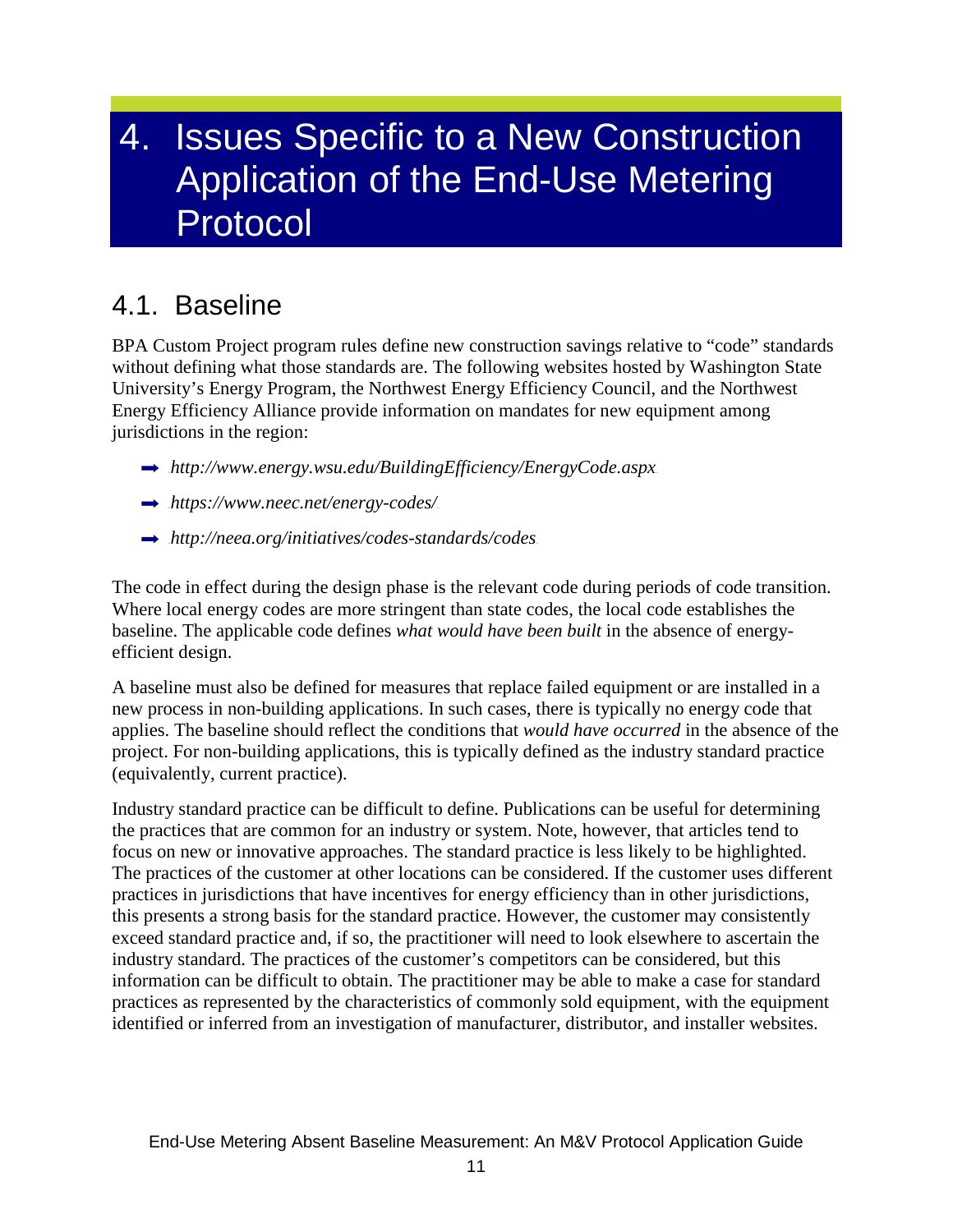### <span id="page-15-0"></span>4.2. Post-Installation

Guidance on the data to be collected in the post-implementation period is provided in the *End-Use Metering Protocol*.

### <span id="page-15-1"></span>4.3. ASHRAE 90.1 Appendix G

Some new construction programs make use of *ASHRAE Standard 90.1 Appendix G* to define the baseline. Appendix G defines baseline HVAC system types based on the size of the building. For example, the baseline system type for a large (>150,000 square feet) nonresidential building is a variable air volume fan system with reheat at the terminal boxes (VAVRH). The baseline system type may be a different type than the system installed in the building. If a high efficiency heat pump system was installed, and the baseline was defined as a VAVRH system, then the savings cannot be easily determined by the methods in the *End-Use Metering Protocol*. A modeling approach is generally required for a case where the entire system type is changed.

If Appendix G is not used to define the baseline, the baseline for the high efficiency heat pump ECM would be code-compliant heat pumps. For this case, the methods in the *End-Use Metering Protocol* can be used to determine the savings.

Appendix G also defines baseline characteristics for some parameters for which no minimum efficiency is specified in the main code. For example, the 2007 version specifies baseline pump power for systems with hot water pumps as 19 watts per GPM. Such values may provide a defensible baseline for a highly efficient hot water pumping and distribution system.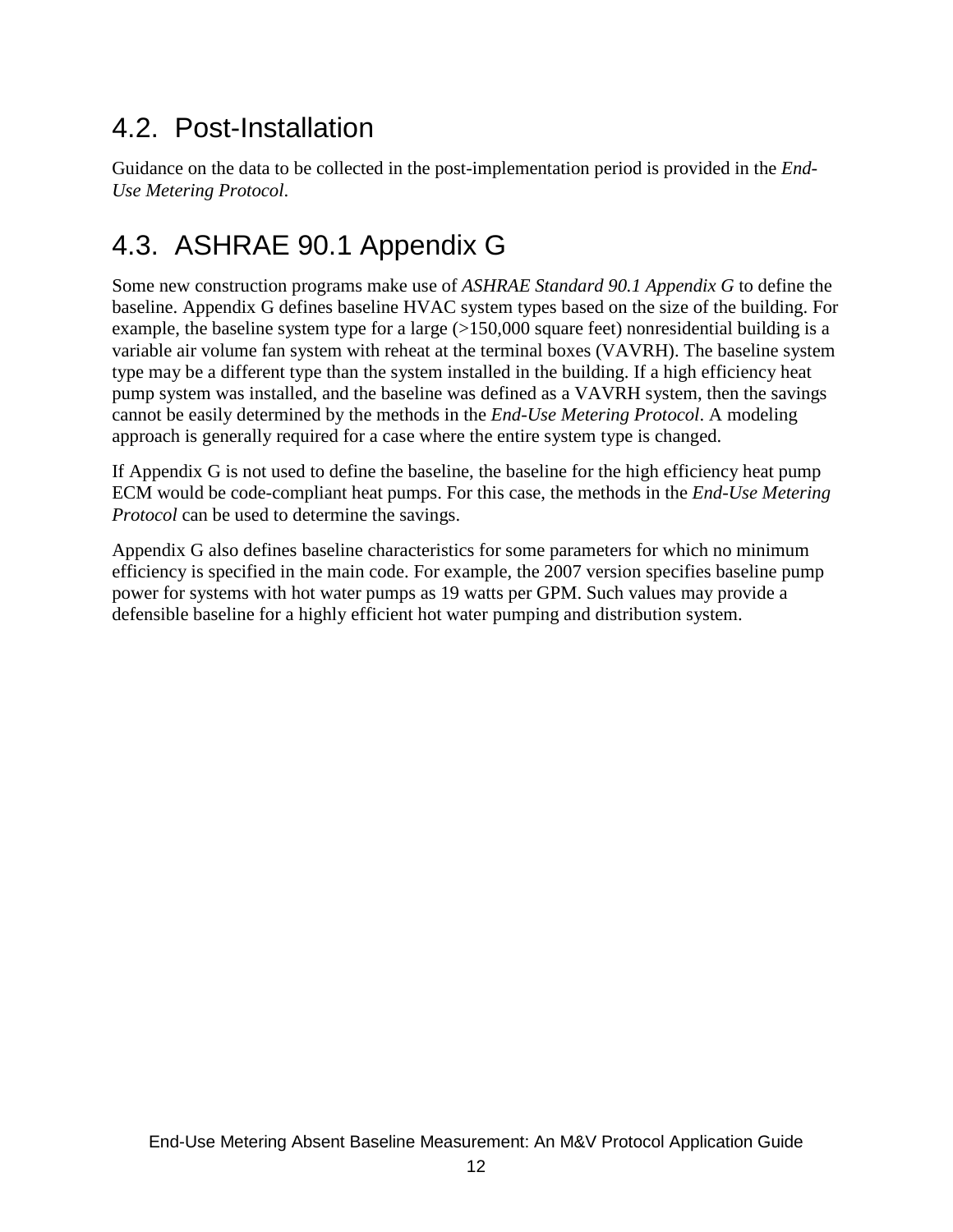# <span id="page-16-0"></span>5. Minimum Reporting Requirements

### <span id="page-16-1"></span>5.1. Measurement and Verification Plan

### <span id="page-16-2"></span>5.1.1. Essential Elements of the Measurement and Verification Plan

Proper savings verification requires planning and preparation. The IPMVP lists several requirements for a fully-adherent M&V plan.<sup>12</sup> The *Absent Baseline Application Guide* describes methods for verifying savings in equipment and end uses. This Guide describes planning requirements, as well as specific measurement and analysis activities. Documenting in an M&V Plan how these requirements will be met is important so that others who subsequently become involved in the project can obtain a full understanding of the project's history and progress.

The following are the essential items in documenting a savings verification plan.

- → **Measurement Boundary:** Define the boundary around the equipment or end use within which the savings will be verified. This boundary can be around a specific piece of equipment, such as a pump and its motor, or a combination of equipment comprising a building subsystem, such as an air-handling system or chilled-water system.
- **→ Baseline Equipment and Conditions:** Document the end-use baseline systems affected by the ECMs. Document equipment configurations, operational characteristics (operating practices or operation schedules that characterize its hours-of-use), and equipment inventories, sizes, types, and conditions.

#### **Energy and Independent Variable Data:**

- Include all energy data from spot measurements and short- or long-term monitoring from each source. Describe:
	- − The parameters needed to characterize equipment load,
	- − The sources of the energy and independent variable data and the time interval at which they are monitored,
	- − The start and duration of monitoring for both the baseline and post-installation periods, and
	- − Any needed corrections to the data.
- **Reporting Period:** Describe the length of the reporting period and the activities that will be conducted, including data collection and sources.
- **Analysis Procedure:** Describe how the baseline and post-installation energy use or demand will be adjusted to a common set of conditions. Describe the procedures used to

 $\overline{a}$ 

<sup>12</sup> *Chapter 5, IPMVP Volume I – 2010*.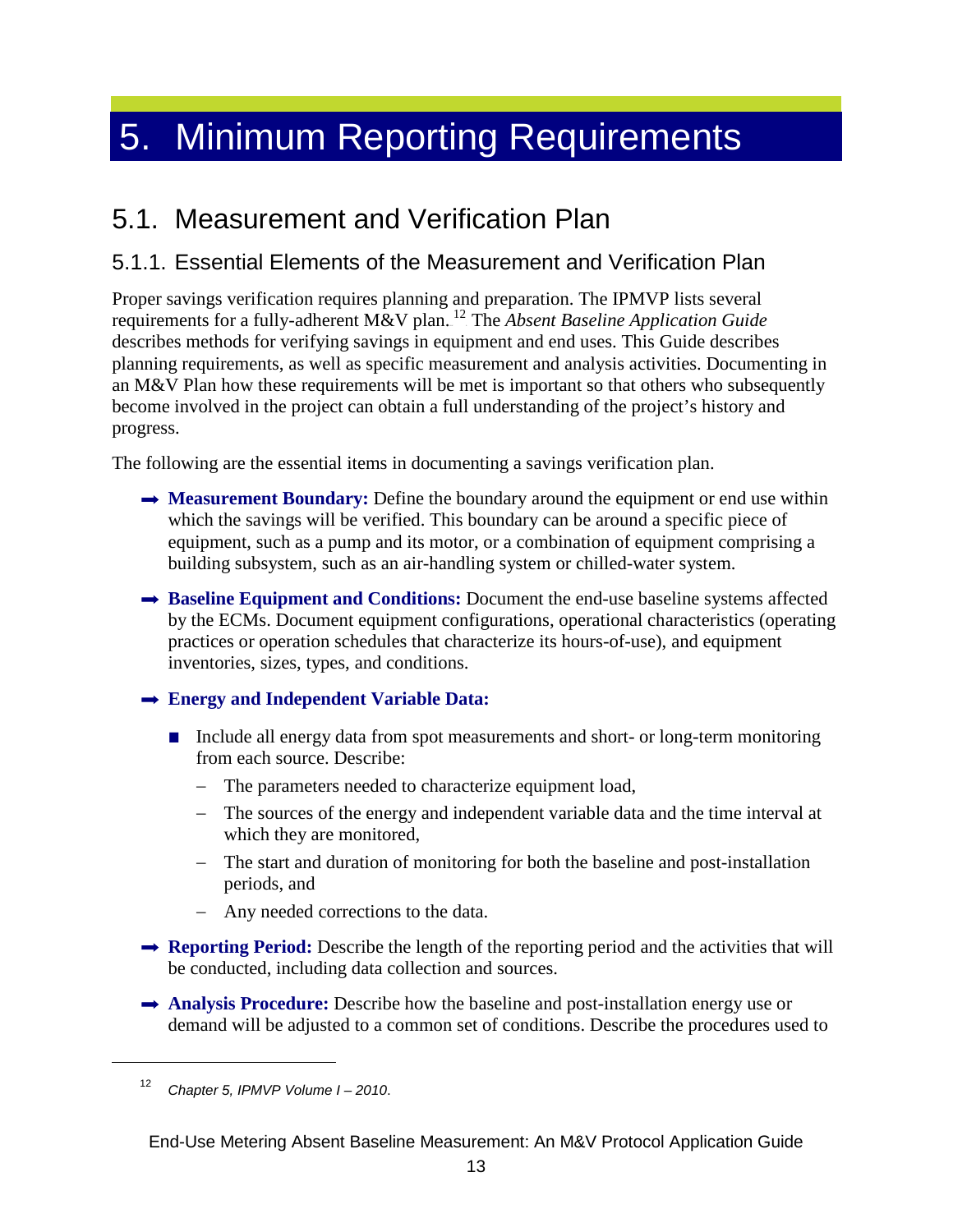prepare the data. Describe the procedures used for analyzing the data and determining savings. Describe any extrapolations of energy use or savings beyond the reporting period. Describe how savings uncertainty (if required) will be estimated. Document all assumptions.

- **→ Option A Requirements:** For each non-key parameter including energy code or standard practice, specify the basis for the estimated values used. Describe their source or sources. Describe the impact of any significant variation in the values used and what otherwise would be measured on the calculated savings.
- **Savings Verification Reports:** Describe what results will be included in the savings reports. Describe what data and calculations will be provided. Describe when savings will be reported for the project. Indicate the reporting format to be used. See the section below regarding the *[Savings Verification](#page-18-0)* Report for the minimum requirements.

#### <span id="page-17-0"></span>5.1.2. M&V Plan Additional Elements

The IPMVP describes several other elements of a good M&V plan. These items are good practice in general, but not necessary for every project. Many of them are provided here for reference and consideration for inclusion in M&V Plans written under this guide.

- $\rightarrow$  **Energy Prices:** Document the relevant energy prices to be used to value the savings. This can be a blended electric rate or a schedule of rates based on time-of-use. Note that the latter will add significant complexity to the calculations.
- **→ Measurement Instrument Specifications:** Document the instruments used to obtain the data used in the calculations, including their rated accuracy and range. Identify the last instrument calibration date.
- **→ Budget:** Estimate the budget required for the savings verification activity. Estimate labor and material (such as meters and instruments, and associated safety equipment) costs and provide an approximate schedule for when activities will occur.
- $\rightarrow$  **Quality Assurance:** Describe any quality assurance activities that will be conducted as part of this M&V project. This may include how data is validated, how *IPMVP Option A* estimates are checked, identifying other parties who will review the work, and so on.

#### <span id="page-17-1"></span>5.1.3. Documentation for BPA Database

The documentation should also include the following information to support review and inclusion of the project and measure in the BPA energy efficiency reporting system*:*

- $\rightarrow$  Utility name
- $\rightarrow$  Utility program
- $\rightarrow$  Sector (commercial/industrial/residential)
- $\rightarrow$  Existing building or new construction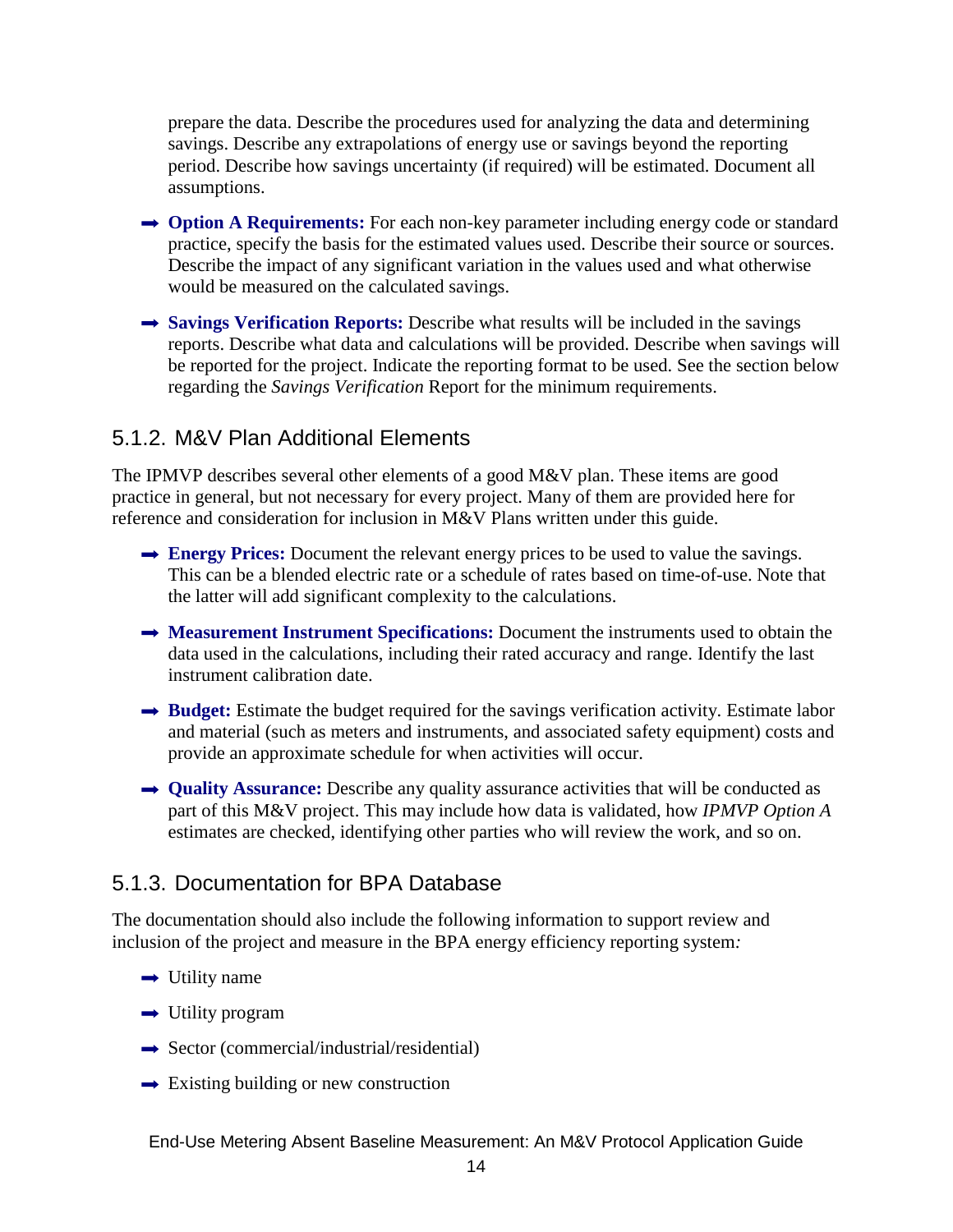- $\rightarrow$  Site address (this will be used to establish the climate zone)
- $\rightarrow$  Building type (examples: office, school, hospital)
- $\rightarrow$  Building size, square feet
- $\rightarrow$  Affected end uses (examples: HVAC, interior lights, exterior lights, receptacle plugs, DHW)
- $\rightarrow$  Affected system (examples under HVAC: cooling plant, heating plant, HVAC fans, terminal units, controls)
- $\rightarrow$  Affected equipment type (examples under cooling plant: chiller, packaged unit, cooling tower, pumps)
- $\rightarrow$  Measure type (broad category)
- $\rightarrow$  Measure name (specific category)

### <span id="page-18-0"></span>5.2. Savings Verification Report

### <span id="page-18-1"></span>5.2.1. General Verification Report Requirements Based on IPMVP

After the M&V calculations have been completed, the savings and actual M&V process used need to be documented.

Per the IPMVP, the *Savings Verification Report* should follow the savings verification report requirements described in the project's M&V Plan. Any deviations from the M&V Plan must be clearly described. If the M&V method followed the M&V Plan, then the information in the M&V Plan does not need to be repeated but can just reference the Plan. However, deviations from the planned method, measurement boundary, baseline characteristics, etc. necessitate new descriptions.

*IPMVP Chapter 6, M&V Reporting*, generally requires the following:

- $\rightarrow$  Report both energy and cost savings.
- $\rightarrow$  Report the data relevant to the reporting period, including the measurement period and the associated energy data and independent variables. Any changes to the observed data must be described and justified.
- $\rightarrow$  Describe any non-routine baseline adjustments, including the details of how the adjustments were calculated.
- $\rightarrow$  Report the energy prices or rates used in the cost-savings calculations.

In addition, actual data for baseline and post-period energy use should both be reported.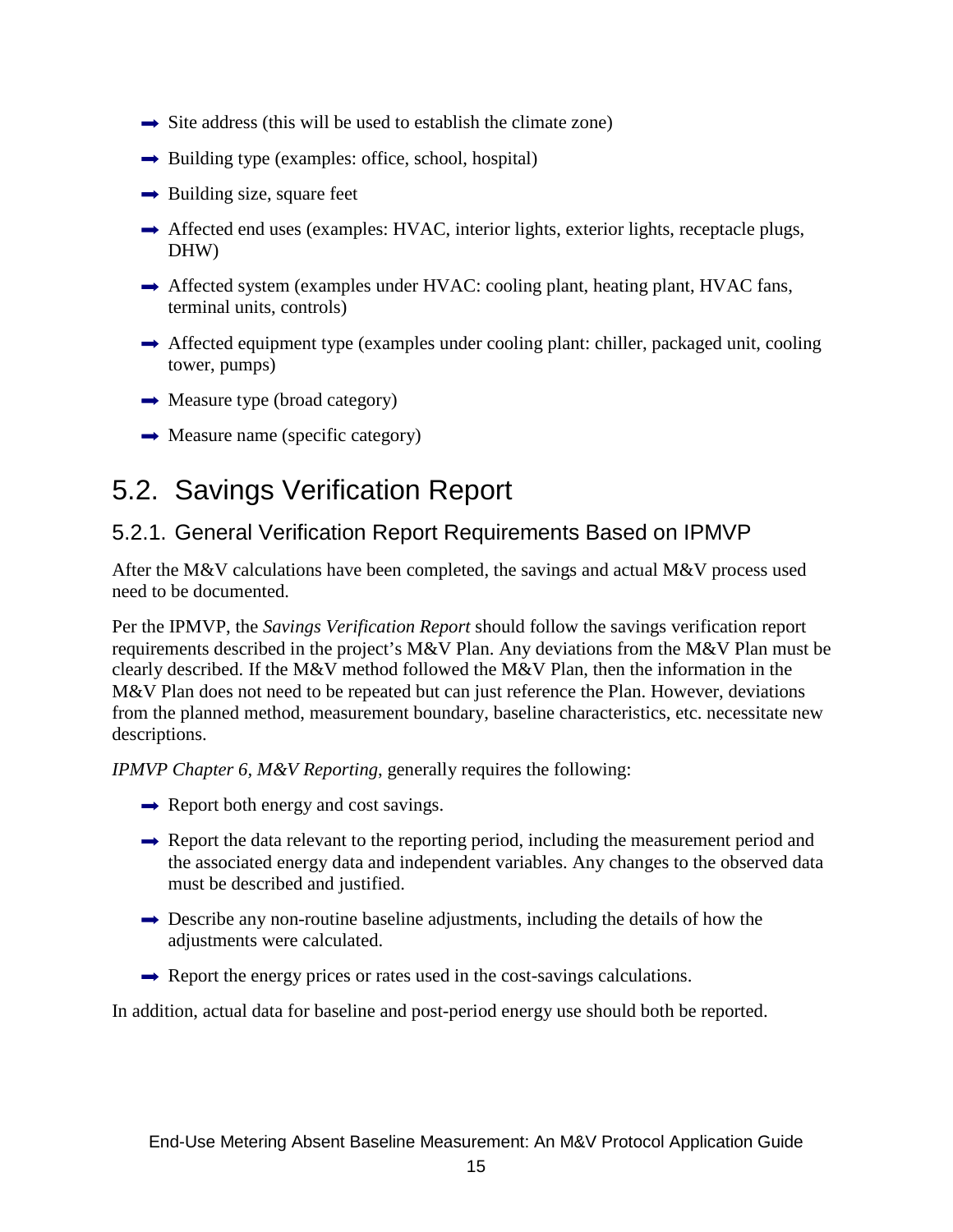### <span id="page-19-0"></span>5.2.2. Additional Savings Verification Report Requirements

#### **Load and Schedule Relationships**

Determine the relationships between load and hours-of-use terms in the energy savings equation and other parameters, such as temperature, air or water flow, pressure, and so on. This includes the relationships of daytypes and seasons to load and hours-of-use.

The savings verification report should clearly define loads and schedules, and their relationship to other variables:

- **→ For a constant load**, the load value and units should be provided, as well as how the load value was obtained. If any proxies are used to define the load, the proxies should be justified and their development described.
- **→ For variable load**, the load frequency distribution should be provided, along with a description of how it was obtained. For loads that can be any value, they should generally be grouped into 5 to 10 bins, but this is dependent upon how much the load varies. For example, if the load varies from 0% to 100%, 10 bins might be appropriate, but if the load only varies from 80% to 100%, then 2 to 4 bins might be appropriate.
- **→ For a timed schedule**, report the source for the schedule and the total annual hours.
- $\rightarrow$  For a variable schedule, report the source for the estimate of the hours during the measurement period and the total annual hours.

Variable load information, energy models, and load correlations for engineering calculations are all similar and should be shown graphically in an x-y (scatter chart), as well as an equation or table. Load frequency distributions should be shown in both a bar chart and a table.

#### **Savings Verification Report Information**

The report should include the following information in most cases. It may be organized in this order with a separate section for each of these items, or in another order or organization that makes sense for a program or project.

- 1. The data for the baseline period, including the period, monitoring intervals, and data points should be described.
- 2. The load and schedule for the baseline period, and any relationships associated with variable loads or schedules, should be clearly defined.
- 3. The impact of the ECM on the load or hours-of-use in the reporting period should be described.
- 4. The data for the reporting period, including the time period, monitoring intervals, and data points should be described.
- 5. The load and schedule, and any relationships associated with variable loads or schedules, should be clearly defined for the reporting period.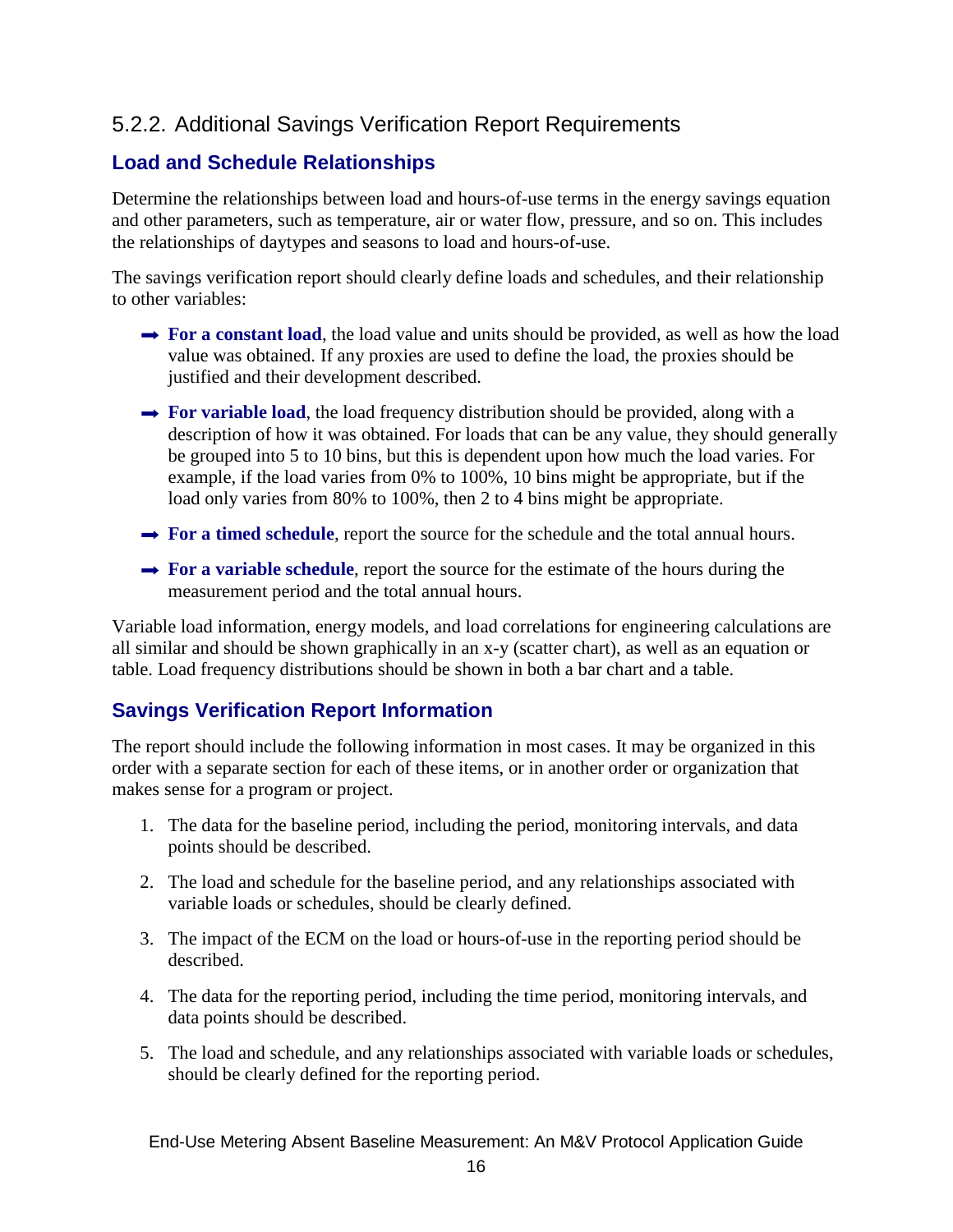- 6. The equations used to estimate baseline consumption, reporting period consumption, and savings should be listed and explained.
- 7. Report consumption (and where relevant, demand), as well as savings, since this facilitates review and reasonableness checks.
- 8. As required by IPMVP, report the energy prices or rates used in the cost savings calculations.
- 9. Also, as required by IPMVP, report both energy and cost savings.
- 10. Provide verification of potential to generate savings.

#### **Post Installation Verification of Potential to Generate Savings**

*IPMVP Section 4.3* requires that, "After the ECM is installed, inspect the installed equipment and revised operating procedures to ensure that they conform to the design intent of the ECM." Therefore, an IPMVP-adherent process requires evidence that the efficiency measures have the potential to generate savings. BPA may require short-term monitoring, spot measurements, production data, or other forms of verification to confirm potential.

Verification includes notation of any changes to the project subsequent to the M&V plan. If the project changed, the energy and demand savings should be recalculated based on as-installed conditions. Data and analysis from metering performed before or after installation should be included with the calculations.

In general, verification of potential to generate savings can take either of two forms:

- $\rightarrow$  Installation verification
- $\rightarrow$  Operational verification

#### *Installation Verification*

*Installation verification* is the less rigorous of the two verification methods. It demonstrates the measures were installed as planned. This demonstration may vary by measure. Project developers are required to describe the evidence and documentation they plan to provide to demonstrate that the measures were installed, and this evidence and documentation belongs in the savings verification report.

Examples of installation verification include:

- $\rightarrow$  Photographs of new equipment
- $\rightarrow$  Photographs of new control set-points
- $\rightarrow$  Screen captures from EMCS
- $\rightarrow$  Invoices from service contractors (invoices should not be the sole form of evidence but may supplement other verification documentation).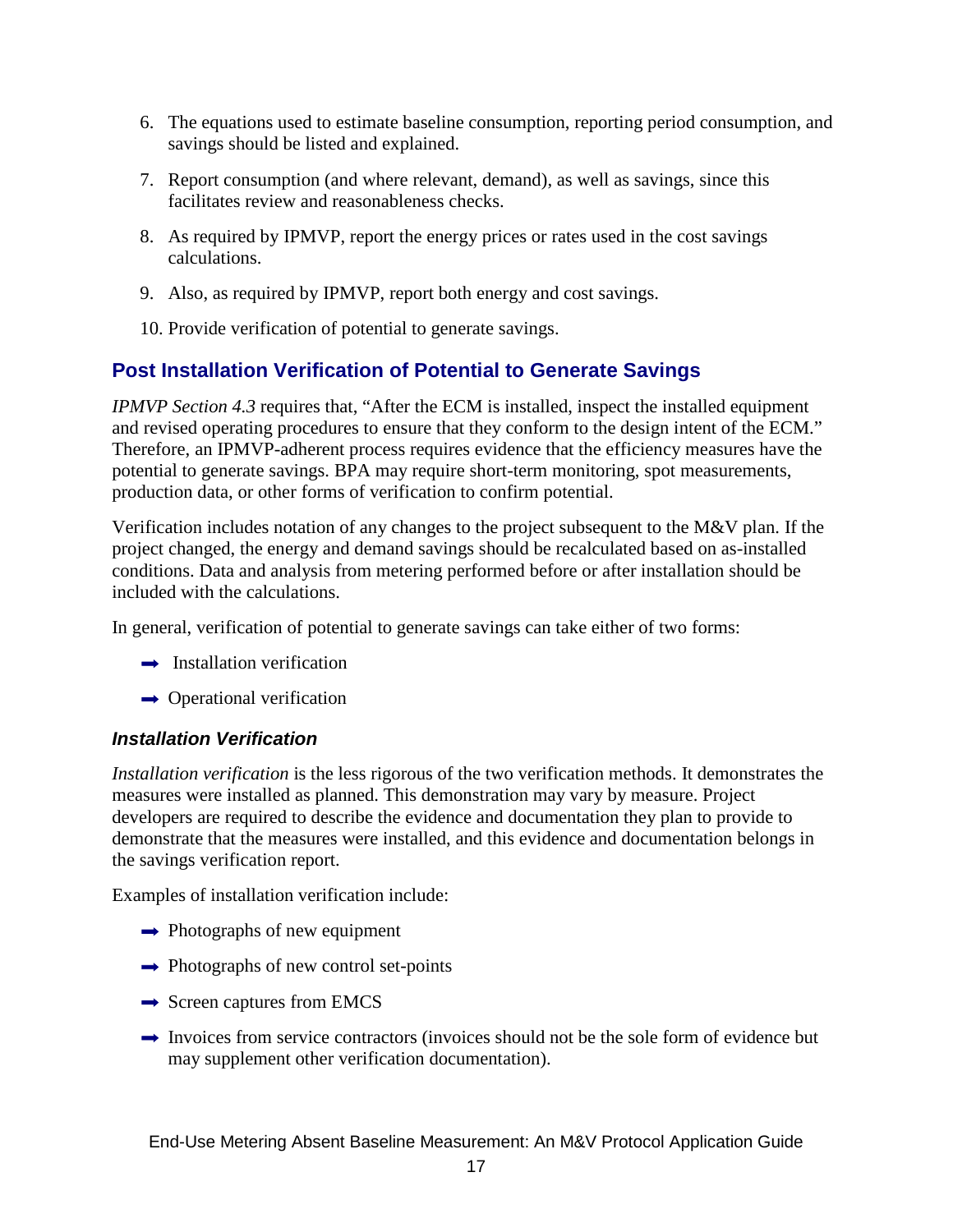#### *Operational Verification*

Operational verification demonstrates that in the post-installation period, the system is operating (or not operating) as modeled in the calculations. It is based on visualization of *operational* data (as opposed to *energy* data) collected during one or more site visits after the measures have been installed.

Operational verification is in addition to installation verification and documentation should include the same types of evidence as for installation verification. In addition, the data logging, control system trending, or functional tests used to establish baseline shall be repeated to demonstrate that operations have been improved. Documentation of the commissioning of the new systems or equipment can be used for operational verification.

If the collected post-installation data, test results, and/or commissioning indicate less than predicted performance, or that the measures were not installed as assumed in the savings calculations (for example, due to incorrect or partial installation, or other circumstance), either:

- $\rightarrow$  Act to help the customer fully install the measure properly and then re-verify it using these procedures; or
- $\rightarrow$  Use the same calculation methodology with the post-installation data to calculate a revised measure savings estimate.

#### *Choice of Verification Method*

Common, well-known measures, measures with low expected savings, and measures whose savings estimates have considerable certainty, may need only installation verification. Measures with large savings and measures with less certain savings (whose savings can vary greatly dependent upon application) typically require operational verification.

Thus, there is no hard-and-fast rule for this choice. The analyst should recommend a verification method and the evidence expected to be presented for verification when submitting calculations or simulations. The final choice of verification method and evidence will be made by the reviewer.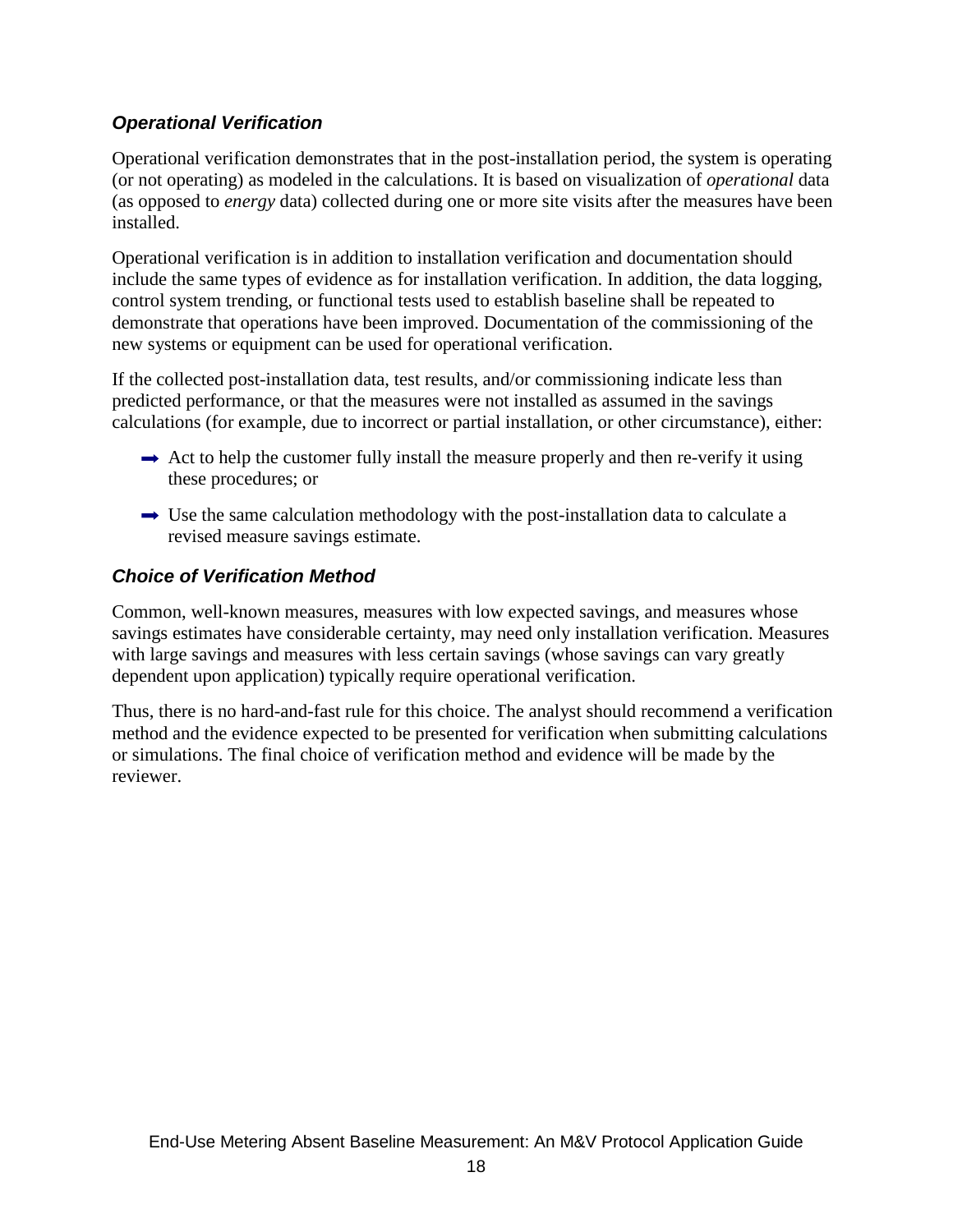## <span id="page-22-0"></span>6. Examples

### <span id="page-22-1"></span>6.1. Example 1 – New Construction Lighting

A new wing is being added to a building. The design team chooses to install high efficiency lighting. The electrical load of the installed lighting is less than the maximum lighting load allowed by local code. The lighting will be controlled by manual switches. An Option A approach will be used. The following outlines the M&V activities for this project.

- 1. Identify load and schedule category for the post-installation equipment.
	- Post-Installation Load and Schedule Category*:* CLVS
- 2. Determine impact of ECM on baseline equipment.
	- Reduces lighting load from code required level to high efficiency lighting level.
- 3. Identify load and schedule category for the baseline equipment.
	- Baseline Load and Schedule Category: CLVS
- 4. Identify equations for energy savings.
	- The correct savings formula is selected from the *End-Use Metering Protocol*. In this case, for a CLVS project where the ECM has an impact on the load, but not the hours, savings is calculated by:

$$
- \quad kWh_{saved} = (kW_{base} - kW_{post}) \cdot HRS_{post}
$$

- 5. Determine relationships between load and hours of use in terms of other parameters.
	- a. The baseline load for a new construction lighting project is determined by:
		- − kW<sub>base</sub> = lighting power density (watts/sq.ft.) x floor area (sq.ft.)

Where the lighting power density (LPD) is prescribed by the local jurisdiction's code requirement, which may describe LPD requirements based on space use type and floor area.

- b. The post-installation lighting load is determined by:
	- $-$  kW<sub>post</sub> =  $\Sigma_{i}$ ; (watts/fixture<sub>i</sub> x fixture quantity<sub>i</sub>)

where:  $i =$  each fixture type installed

- 6. Identify and collect the required data in the post-implementation period.
	- a. Baseline period measurements: Record the floor area of the expansion from the architectural drawings for the project. Determine the baseline lighting power density from the local energy code.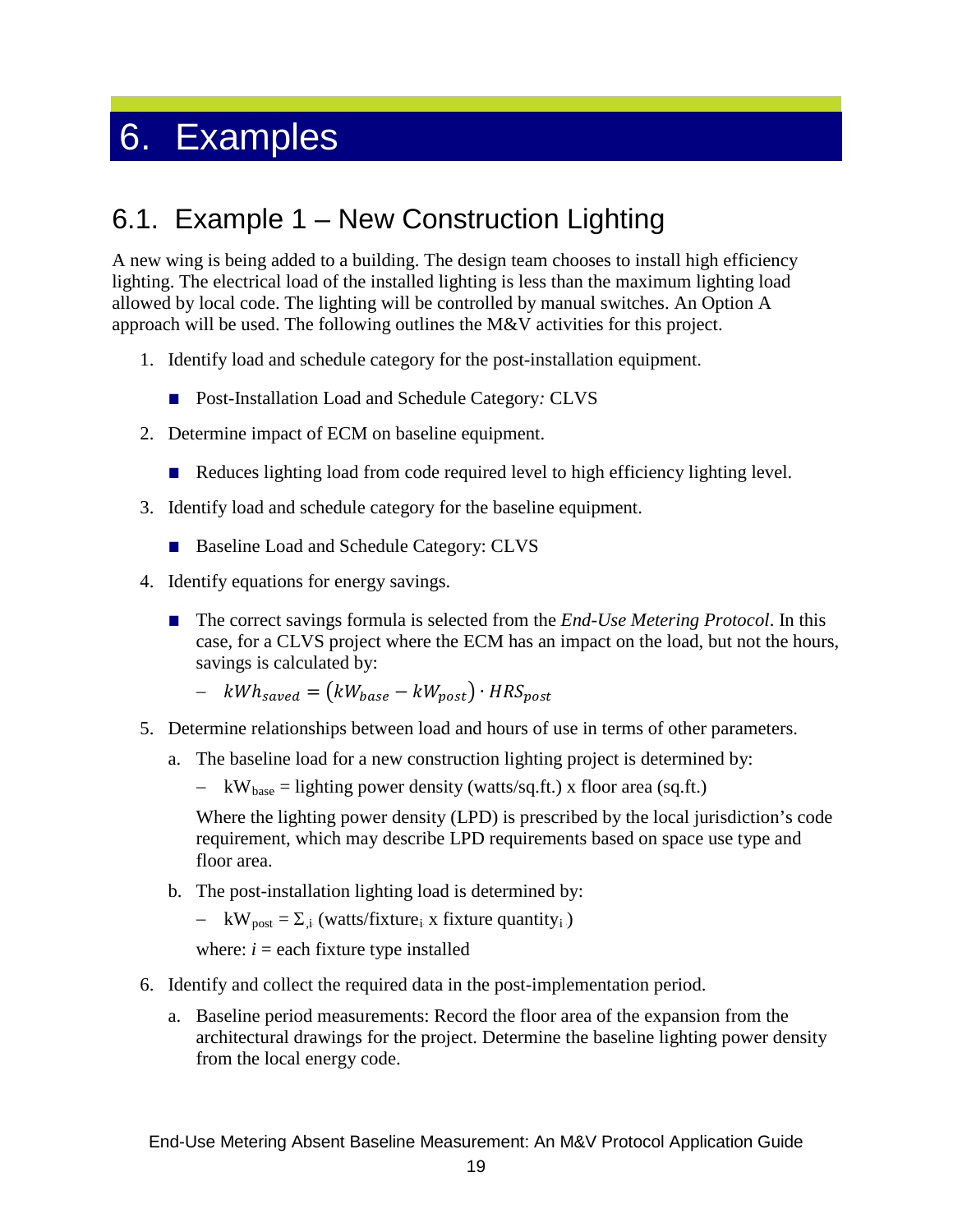- b. Post-installation period measurements: Light loggers on a sample of fixtures for one month (annual hours based on extrapolation of hours of operation for all weekdays, weekends, and holidays). Verify the type and quantity of installed fixtures. The fixture wattage (load) may be estimated based on a lighting wattage table
- 7. Calculate energy savings using the above savings equation.

### <span id="page-23-0"></span>6.2. Example 2 – Chiller Replacing a Failed Chiller

A facility has two chillers, but one is incapable of meeting the entire cooling load of the facility and functions as a backup only. The main chiller runs year-round to meet the cooling load of the facility. Some of the facility's air handlers run continuously, so there is no time-of-day scheduling of the chiller. An outside air lockout is used to disable the chilled water pumps and chiller when the outside air temperature is less than 55°. The main chiller is old and suffers a major failure. The site must install a new chiller. They elect to install a chiller that is more efficient than is required by the local energy code. An Option A approach will be used. The following outlines the M&V activities for this project.

- 1. Identify load and schedule category for the post-installation equipment.
	- Post-Installation Load and Schedule Category: VLTS
- 2. Determine impact of ECM on baseline equipment
	- This is a chiller upgrade project where a new chiller that exceeds local code efficiency requirements will be installed. The ECM effects the efficiency only, the building's cooling requirements do not change, nor do the hours of operation.
- 3. Identify load and schedule category for the baseline equipment.
	- Baseline Load and Schedule Category: VLTS
- 4. Identify equations for energy savings.
	- This case is a VLTS project where the ECM has an impact on the load through the change in chiller efficiency, but not the cooling requirements or hours of operation. The savings are calculated by:
		- $\quad kWh_{saved} = \sum_{i=1}^{n} [(Eff_{base,i} Eff_{post,i}) \cdot HRS_{post,i} \cdot Q_{post,i}]$
		- − where:
			- $\bullet$  HRS<sub>post,i</sub> = hours in ambient temperature bins as determined from typical weather files. The chiller will operate continuously, but only for hours above 55° F dry-bulb.
			- $\bullet$   $Q_{post,i}$  = average cooling load (tons) at each temperature bin as determined from the post-installation metering of cooling plant load
			- *Eff<sub>base.i</sub>* = minimum chiller efficiency required by code (kW/ton)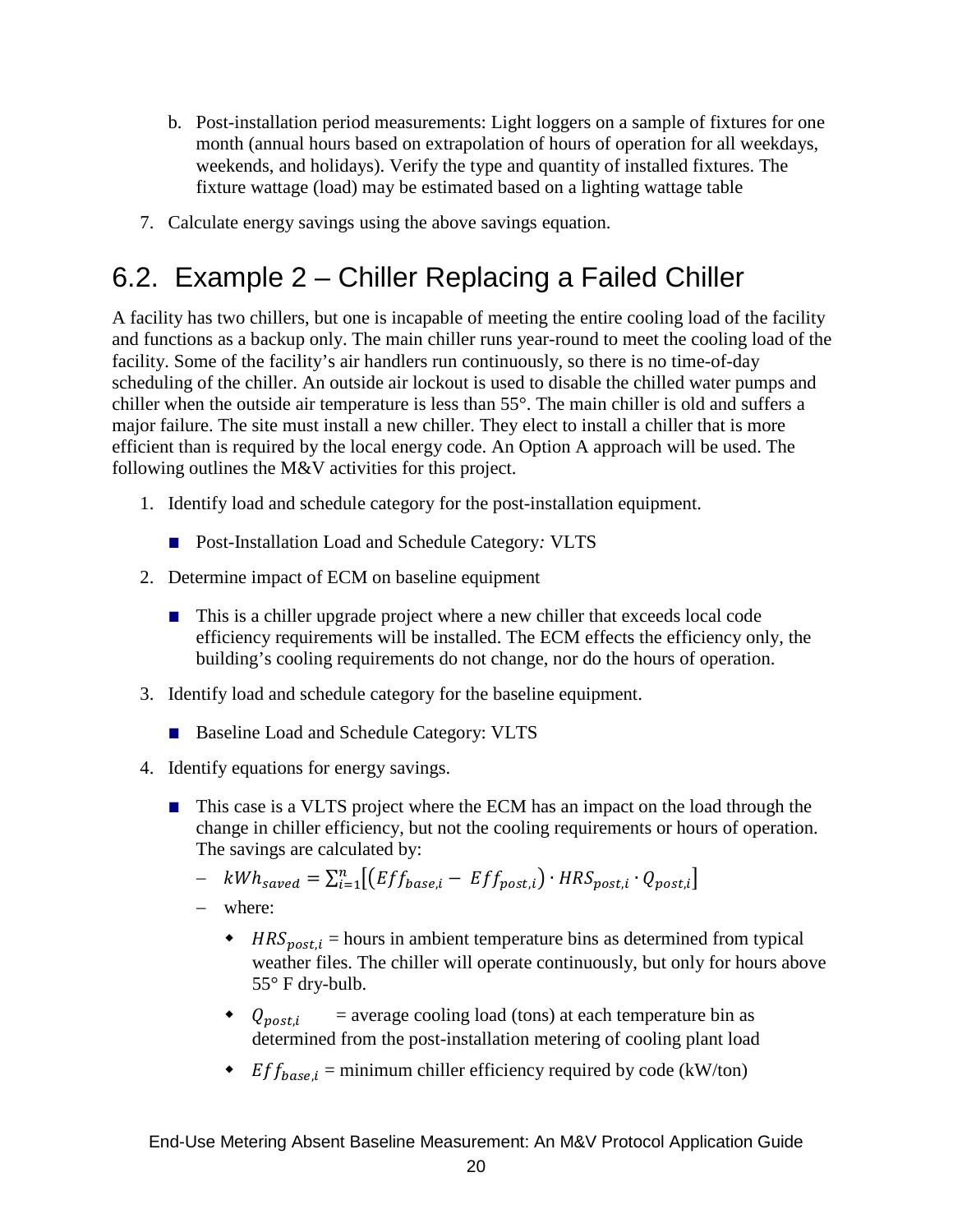- $\bullet$  *Eff<sub>nost,i*</sub> = chiller efficiency at each cooling load, as determined from a performance curve provided by the manufacturer
- $\bullet$  *i* = temperature bin number
- 5. Determine relationships between load and hours of use in terms of other parameters.
	- A typical meteorological year of dry-bulb temperature data is collected from a website. The hours that dry-bulb temperature are in 5 degree temperature bins is determined.
	- The relationship between the building load *Q* and ambient dry-bulb temperatures will be determined via a regression relationship.
	- Cooling load *Q* is determined by the formula:
		- $-Q = 500$   $GPM(T_R T_S)$  (tons)
		- − Where:
			- *GPM* is the chilled water flow rate
			- $\bullet$   $T_R$  is the chilled water return temperature
			- $\bullet$  *T*<sub>S</sub> is the chilled water supply temperature
	- **■** The baseline and post-installation load  $(kW)$  for a chiller is determined by  $Ef f \cdot Q$ .
- 6. Identify and collect the required data in the post-implementation period.
	- a. Baseline period measurements: Determine the baseline chiller efficiency from the local energy code.
	- b. Post-installation period measurements: Cooling plant load *Q* is monitored for several months by measuring chilled water GPM, chilled water supply temperature  $T<sub>S</sub>$ , and chilled water return temperature  $T_R$ . Note that in some facilities, this data is available from existing energy management systems or industrial SCADA systems. Ambient dry-bulb temperatures are also measured concurrently.
- 7. Calculate energy savings using savings equation above.
	- a. Cooling load Q over the monitoring period is determined using the above formula for each measurement of flow and temperatures.
	- b. A relationship between ambient dry-bulb temperature and cooling load is determined with a regression relationship
	- c. The number of hours that TMY temperatures are within each 5-degree F bin are determined, using only the hours when temperatures are above 55 F.
	- d. The regression relationship between cooling load and ambient temperature is used to determine the cooling load for each temperature bin.
	- e. Savings are calculated for each temperature bin using the above equation.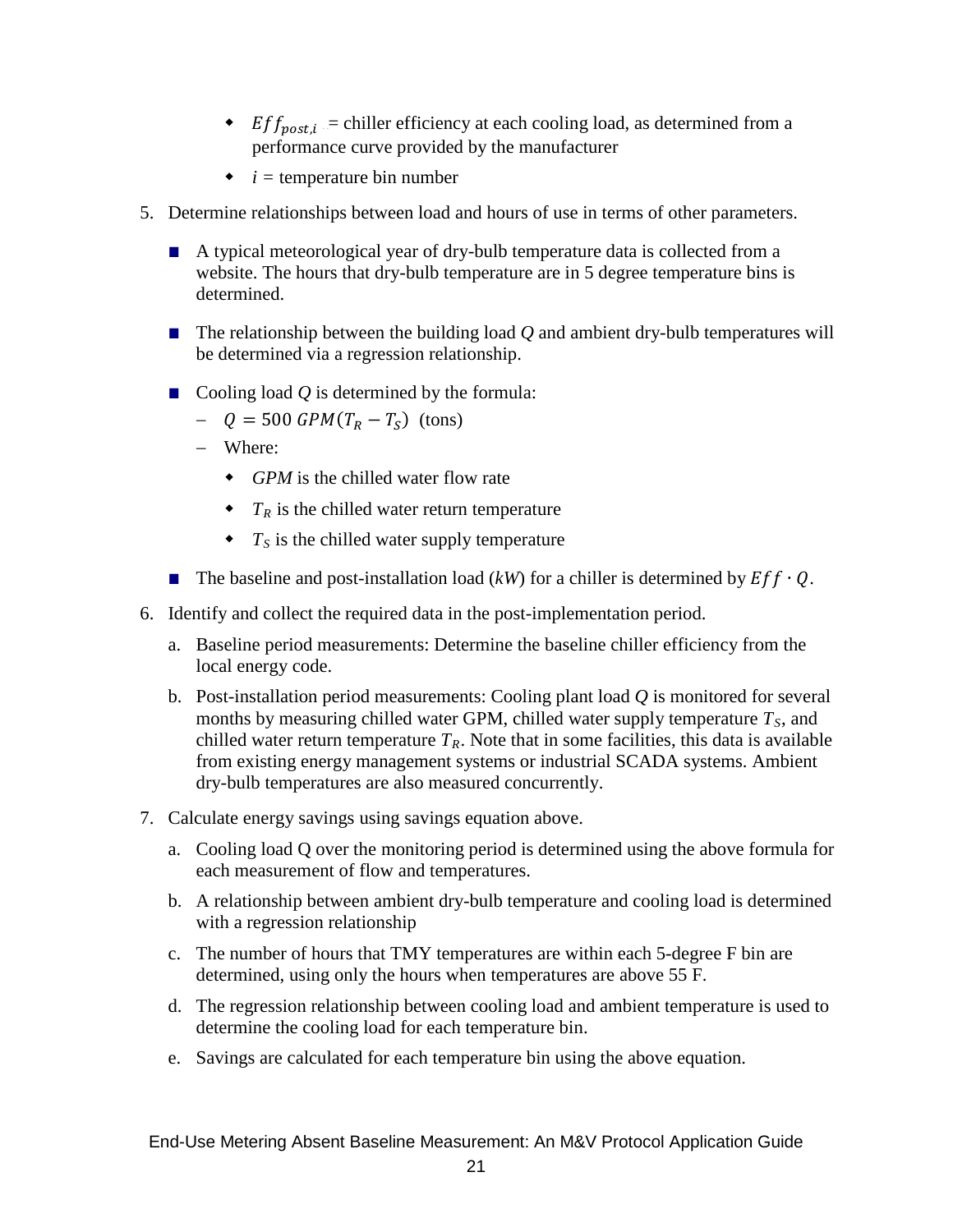### <span id="page-25-0"></span>6.3. Example 3 – New Construction High Efficiency Pump

In a new construction scenario, a design team chooses to design and install a more efficient pump motor than the local applicable codes require. The pump will be constant speed and operate a known number of hours per year. The savings will be based on the increased efficiency of the pump motor over that required by the building code. An Option A approach will be used. The following outlines the M&V activities for this project.

- 1. Baseline
	- a. *Load and Schedule Category*: CLTS (new construction)

*Measurements*: None, however, record the local code's minimum pump motor efficiency.

- 2. Post-Installation
	- a. *Load and Schedule Category*: CLTS (new construction)

*Post-Installation Measurements*: pump motor power (average of multiple measurements); motor status logging for one month (annual hours based on extrapolation of hours of operation for all weekdays, weekends, and holidays)

3. The known baseline value is the efficiency of the motor. The baseline kW is determined assuming that the motor load (brake horsepower) is the same as in the post-installation case.

$$
kWh_{base} = (Eff_{base} / Eff_{post} - 1) \cdot kW_{post}
$$

4. Savings calculated by:

$$
kWh_{\text{saved}} = (kW_{\text{base}(\text{code})} - kW_{\text{post}}) \cdot HRS_{\text{post}}
$$

- 5. Identify load and schedule category for the post-installation equipment.
	- Post-Installation Load and Schedule Category*:* CLTS
- 6. Determine impact of ECM on baseline equipment.
	- Reduces pump motor load from code required level to high efficiency pump motor level.
- 7. Identify load and schedule category for the baseline equipment.
	- Baseline Load and Schedule Category: CLTS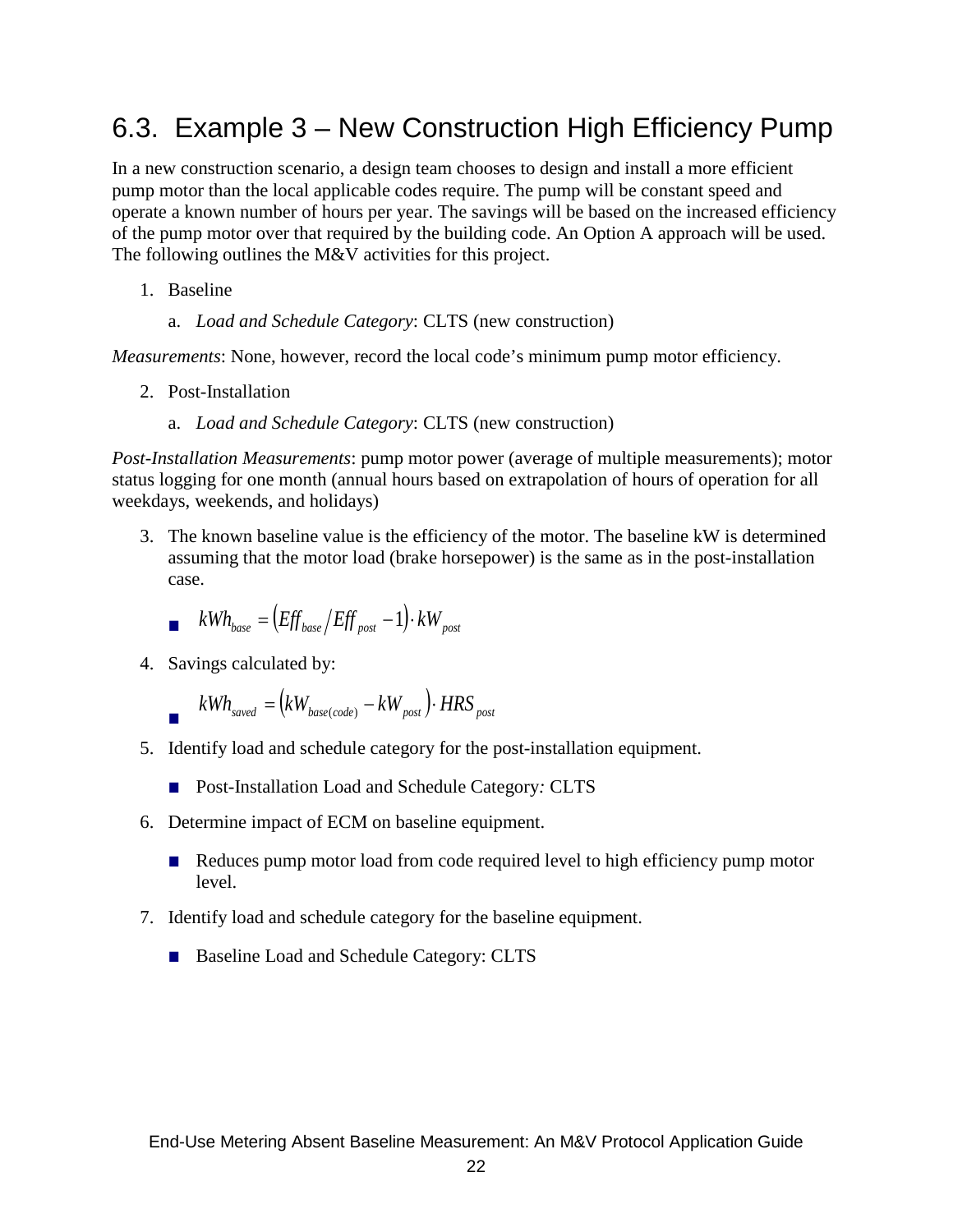- 8. Identify equations for energy savings.
	- The correct savings formula is selected from the *End-Use Metering Protocol*. In this case, for a CLTS project where the ECM has an impact on the load, but not the hours, savings may be calculated by:
		- $kWh_{saved} = (kW_{base} kW_{post}) \cdot HRS_{post}$
		- − Where:
			- $\bullet$   $kW_{base}$  = baseline motor power consumption
			- $\bullet$   $kW_{\text{post}}$  = post-installation power consumption
			- $\triangleleft$  *HRS*<sub>post</sub> = post-installation operation hours
- 9. Determine relationships between load and hours of use in terms of other parameters.
	- a. The baseline power consumption  $kW_{base}$  is determined by:
		- $kW_{base} = HP \cdot 0.7457/\eta_{fl}$
		- − Where:
			- $\bullet$  *kW<sub>base</sub>* is the input power at full-rated load
			- *HP* is the nameplate baseline motor horsepower
			- $\bullet$   $\eta_{\text{fl}}$  is the baseline motor efficiency at full load
- 10. Identify and collect the required data in the post-implementation period.
	- a. Baseline period measurements: Determine the baseline motor efficiency  $\eta_{fl}$  from the local energy code for the same size motor (same horsepower) as installed.
	- b. Post-installation period measurements: Measure pump motor power (average of multiple measurements when pump operating); apply a motor status logger for one month to determine hours of use.
- 11. Calculate energy savings using the above savings equation.
	- a. Average the multiple measurements of motor power consumption during operation to get an accurate measurement of  $kW_{\text{post}}$ .
	- b. Extrapolate the measured hours of use during one month to annual hours of use.
	- c. Calculate  $kW_{base}$  from above equation using motor *HP* and  $\eta_{fl.}$

### <span id="page-26-0"></span>6.4. Example 4 – Wastewater Treatment Plant Aeration Blower

The following example illustrates how to apply the M&V approach in the *End Use Metering Absent Baseline Application Guide (Absent Baseline Guide)* to a project. The project is a new construction project in which a City's wastewater treatment facility is expanding treatment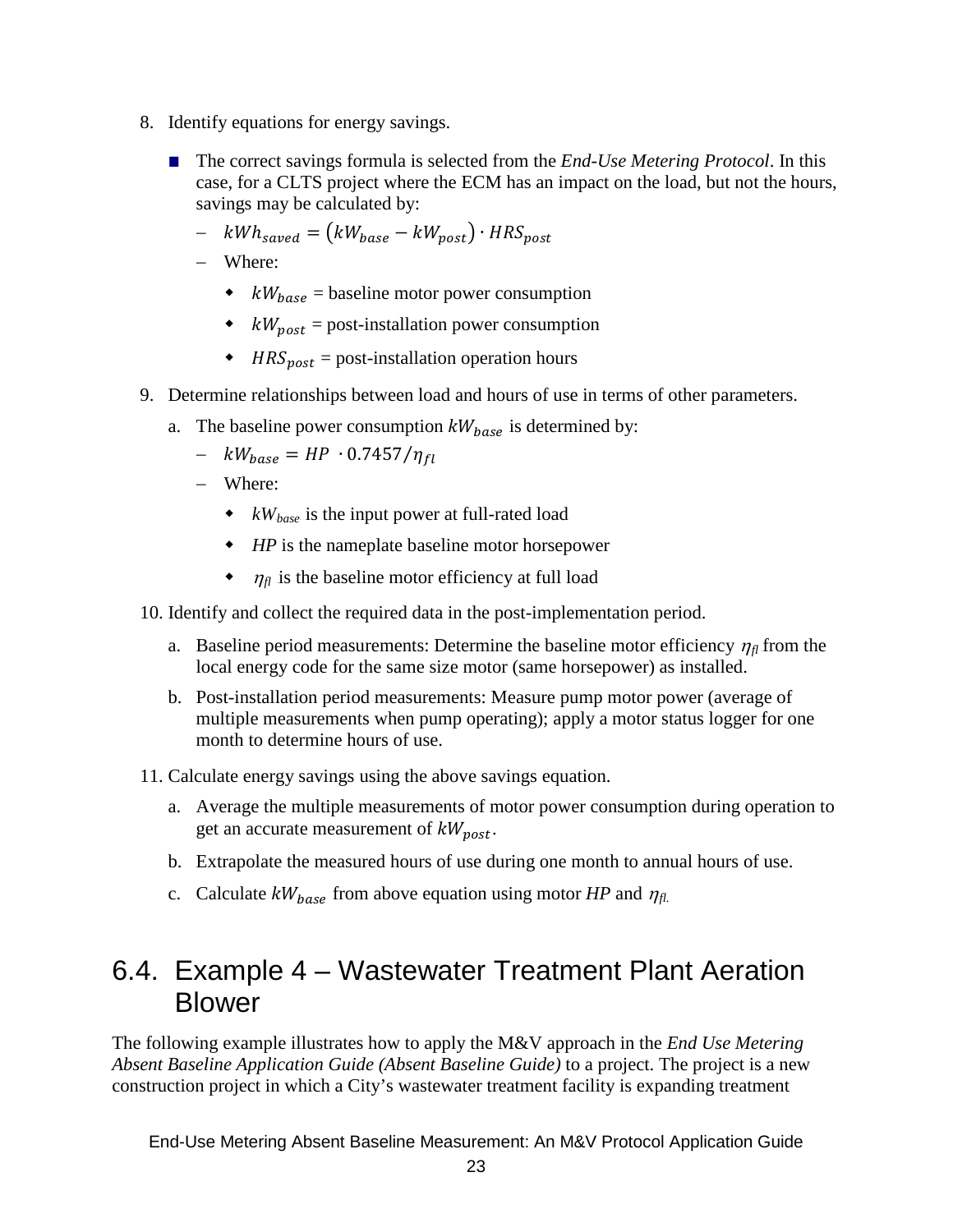capacity by adding an aeration basin and blower system to the existing system. In this project, the City reviewed the benefits of a more advanced blower technology and decided to install the advanced blowers in place of the standard blower technology it was originally considering. The City expected significantly reduced energy and operating costs with the selection of this blower. Because this was not a replacement or retrofit project, there was no opportunity to make energy measurements on an existing system, therefore the *Absent Baseline Guide's* M&V methodology was used.

### <span id="page-27-0"></span>6.4.1. Introduction

The following is a simplification of the project to demonstrate how the M&V was applied. In 2010, the City worked with its design-build team to specify its treatment plant's additional basin's dimensions, capacity, and blower system requirements. The new aeration and clarifier basins would expand the treatment process to 20 million gallons per day (MGD) of influent. Original plans included a 300 hp multi-stage centrifugal blower with inlet vanes, however the City decided to go with a more expensive turbo blower in the design stage, as this blower type was much more efficient than other types. A neighboring city had installed a turbo blower in its treatment facility, and operations personnel from the City had visited and were impressed by its performance, minimal maintenance requirements, and savings.

#### **Efficiency Measure**

According to the literature, energy consumption of aeration blowers in wastewater treatment facilities accounts for about 75% of their lifecycle costs. While multi-stage centrifugal blowers have a decent turn-down ratio when using inlet guide vanes or variable frequency drives, they are not as efficient as turbo blowers. Turbo blowers are variable speed and are more efficient over a wide range of air flows and have the same or better turn-down ratios as multi-stage centrifugal blowers, often making them the superior choice in many applications. In addition, they have fewer moving parts and therefore lower maintenance requirements.

Preliminary energy savings calculations were based on data obtained from performance curves for the multi-stage centrifugal and turbo blowers. These calculations made many assumptions about the influent flow profile for the aeration pond, and estimated pressure and air flow requirements from both blowers. Estimated savings was over 600,000 kWh annually.

#### **Assessment**

The *Absent Baseline Guide* was selected for this project, as there was not a baseline system in existence upon which measurements could be made. Following the basic procedure in the *Absent Baseline Guide*, the measurement and verification (M&V) approach was developed. These steps are shown below.

1. Identify which of the four categories described in the End-Use Metering Protocol best represents the anticipated post-installation equipment's load and hours-of-use characteristics.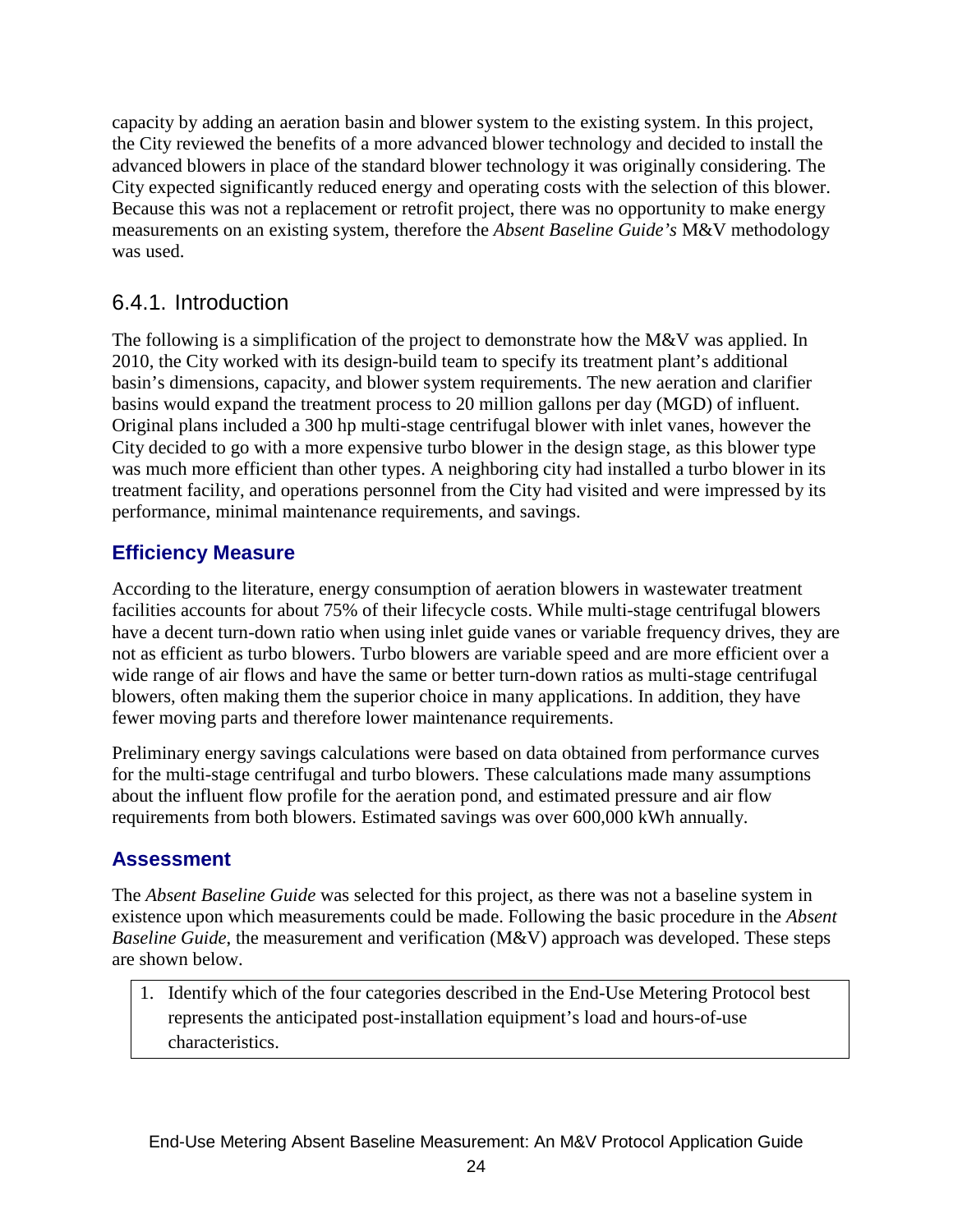The turbo blower operated as variable load equipment. It modulated its load to meet air flow requirements, which were in turn controlled by the amount of dissolved oxygen (DO) in the aeration pond. A DO sensor in the pond monitored the amount of dissolved oxygen and controlled the blower to increase or decrease speed and air flow.

The wastewater facility operated continuously day and night all year.

The post-installation load characteristic was variable load and the hours-of-use were constant.

2. By comparing the ECM to the post-installation load and schedule characteristics, determine the impact the ECM would have on the equipment's baseline load or hours-ofuse. Determine if it would have changed the load or hours-of-use or would have changed them from constant to variable.

The selection of the turbo blower over the multi-stage centrifugal blower was a reduction in equipment load due to the more efficient turbo blower. In both cases, the equipment was variable load.

Hours of use did not change.

3. Identify which of the four categories described in the End-Use Metering Protocol best represents the equipment's baseline load and hours-of-use characteristics.

The multi-stage centrifugal blower originally considered for the design was a variable load piece of equipment.

The design of the new aeration pond was anticipated to be continuous throughout the year, as it was for the post-installation case. Baseline hours of use were constant.

4. Identify the most appropriate equations to be used to determine energy savings.

Since the load changed from baseline to post-installation periods, but total hours and hours at each load level did not, the fundamental equation was:

$$
kWh_{saved} = \sum_{i} (kW_{base,i} - kW_{post,i}) \cdot HRS_{post,i}
$$

5. Determine the relationships between load and hours-of-use terms in the energy savings equation and other parameters (such as, temperature, air or water flow, pressure, and so on).

The multistage centrifugal blower's power consumption was dependent on the air flow and head pressure to be delivered at any particular time. Similarly, the turbo blower's power consumption was also dependent on the air flow and head pressure in the system.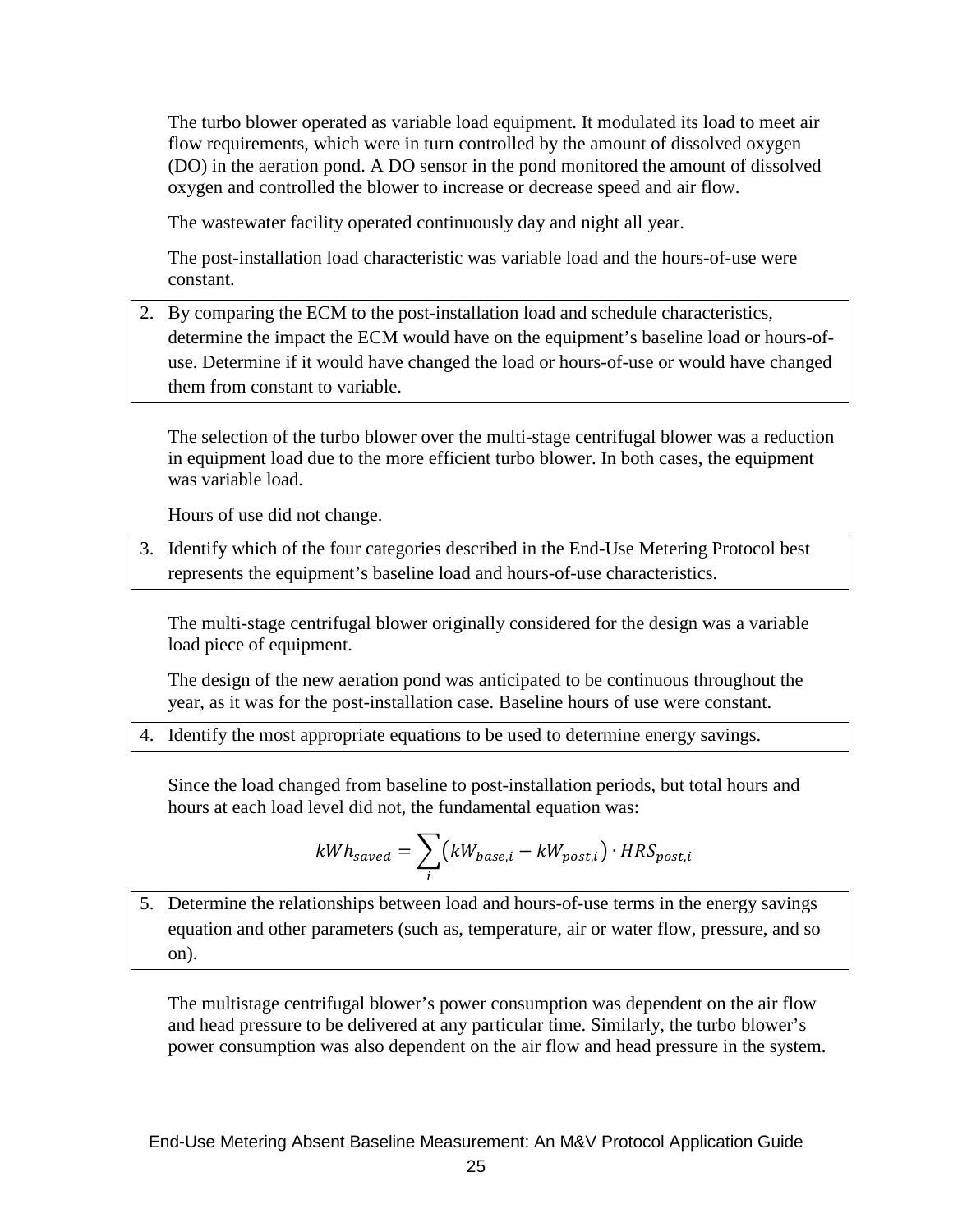The air flow requirement was governed by the amount and dissolved oxygen content of the wastewater flowing through the pond. The discharge pressure was governed by the design of the aeration system.

6. Identify and collect the required data in the post-implementation period.

After construction, the air flow, head pressure and power consumed by the turbo blower was measured through monitoring of these parameters over a representative time period.

7. Identify and collect the required baseline data (from sources such as codes, rather than from metering).

Power consumed by the multi-stage centrifugal blower was obtained from manufacturer performance curves.

<span id="page-29-0"></span>8. Calculate energy savings using the equation identified above.

### 6.4.2. Baseline Period

#### **Data Collected**

The performance specifications for the originally planned multi-stage centrifugal blower was obtained from the design team. The data included tables of inlet and discharge pressure, air flow, and power.

#### **Analysis**

A relationship between flow and power at a constant discharge pressure was developed from the multi-stage centrifugal blower performance data. This relationship was used to estimate baseline power and energy use under the flow and pressure conditions in the post-installation period. Energy savings were determined for post-installation conditions.

#### **Project Documentation and M&V Plan**

The M&V Plan developed for this project described the as-built wastewater treatment facility, and its aeration blower system. Based on the *Absent Baseline Guide* and using the BPA M&V Custom Project Calculator, it described the baseline aeration blower system considered in the original design and its energy performance. The increase in efficiency of the turbo blower over the baseline blower, and the planned data collection and analysis activities to determine actual energy savings was also described. The M&V plan described the equations to be used to quantify savings, what data would be measured and monitored in the post-installation period, how the data would be analyzed to quantify the parameters in the savings equations, and the resulting savings. The M&V Plan addressed important considerations that influenced savings, such as what adjustments should be made if plant inflow rates deviated from expected operations.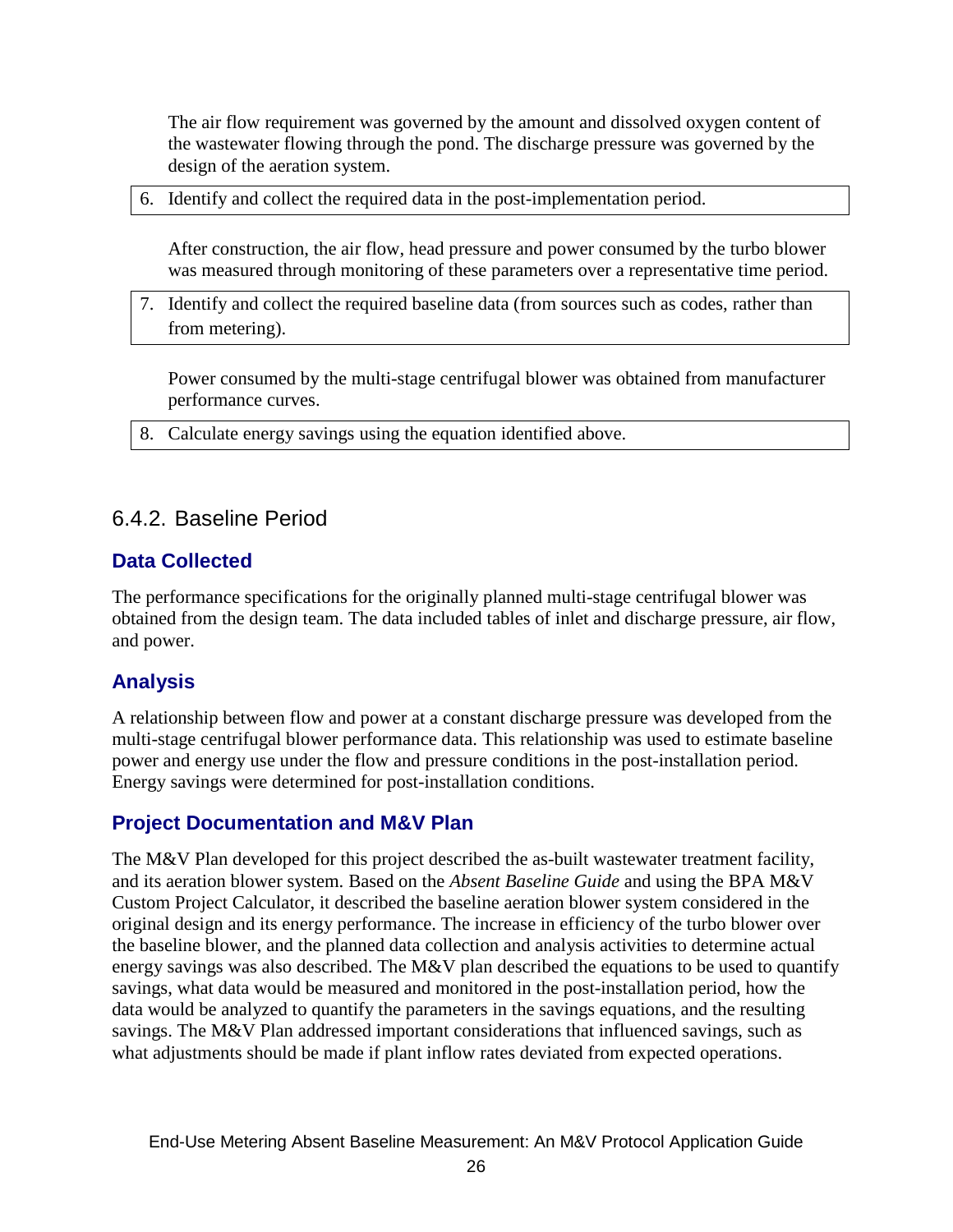#### <span id="page-30-0"></span>6.4.3. Post-Implementation Period

#### **Verification Activities**

A site visit was made to verify that all the specified equipment was installed and operating per the manufacturer's specifications. Copies of the construction contractor's commissioning reports were collected to verify that the new equipment was installed correctly and operational.

#### **Data Collected**

Data trends on the SCADA system had been initiated soon after the facility was operational. A trend period was set to begin a month after the facility started up, to avoid initial start-up changes and adjustments, and to capture a period of normal operations typical for a year. The trend period was six weeks in duration. One-hour interval trends were collected for blower power consumption, discharge pressure, and air flow. A Fluke power meter was used to collect independent power readings and validate trended power data.

#### **Analysis**

The baseline blower performance specifications were used to determine the relationship between the baseline blower power consumption and flowrate. As the discharge pressure recorded over the monitoring period averaged 7.0 psi without significant deviation, blower power for various flow rates were obtained from the baseline performance specifications. A cubic relationship between baseline blower power and flow was developed. This relationship is shown as Equation 1.

Eqn. 1.

 $kW_{base} = -5.91 + 0.032 \cdot FLOW_{post} + 6.0 \times 10^{-6} \cdot FLOW_{post}^2 - 7.0 \times 10^{-10} \cdot FLOW_{post}^3$ 

A spreadsheet was used to analyze the data. In the spreadsheet, the baseline blower power was estimated based on the post-installation air flow readings using Equation 1. The energy use of the turbo blower and the multi-stage centrifugal blower were calculated by multiplying their kW values by one hour, as the readings were made for each hour. The difference between the monitored turbo blower energy use and the calculated multi-stage centrifugal blower energy use were determined for the monitoring period. The energy savings was determined from the difference between the baseline and post-installation energy use values for each hour in a separate column, and the total energy savings for the monitoring period was determined by summing the hourly savings values. The monitoring period was assumed to represent typical operating conditions, meaning the daily wastewater influent was consistent, and the air flow requirements the same in the monitoring period as for the entire year. The annual savings was then determined by multiplying the monitoring period savings by the ratio of days in the full year to that of the monitoring period.

#### **Savings Results**

A chart of the turbo blower and multi-stage centrifugal blower power and discharge pressure over a range of flow rates is shown in Figure 6-1. A portion of the savings estimation spreadsheet is shown in Figure 6-2. The annual savings was estimated to be 775,760 kWh.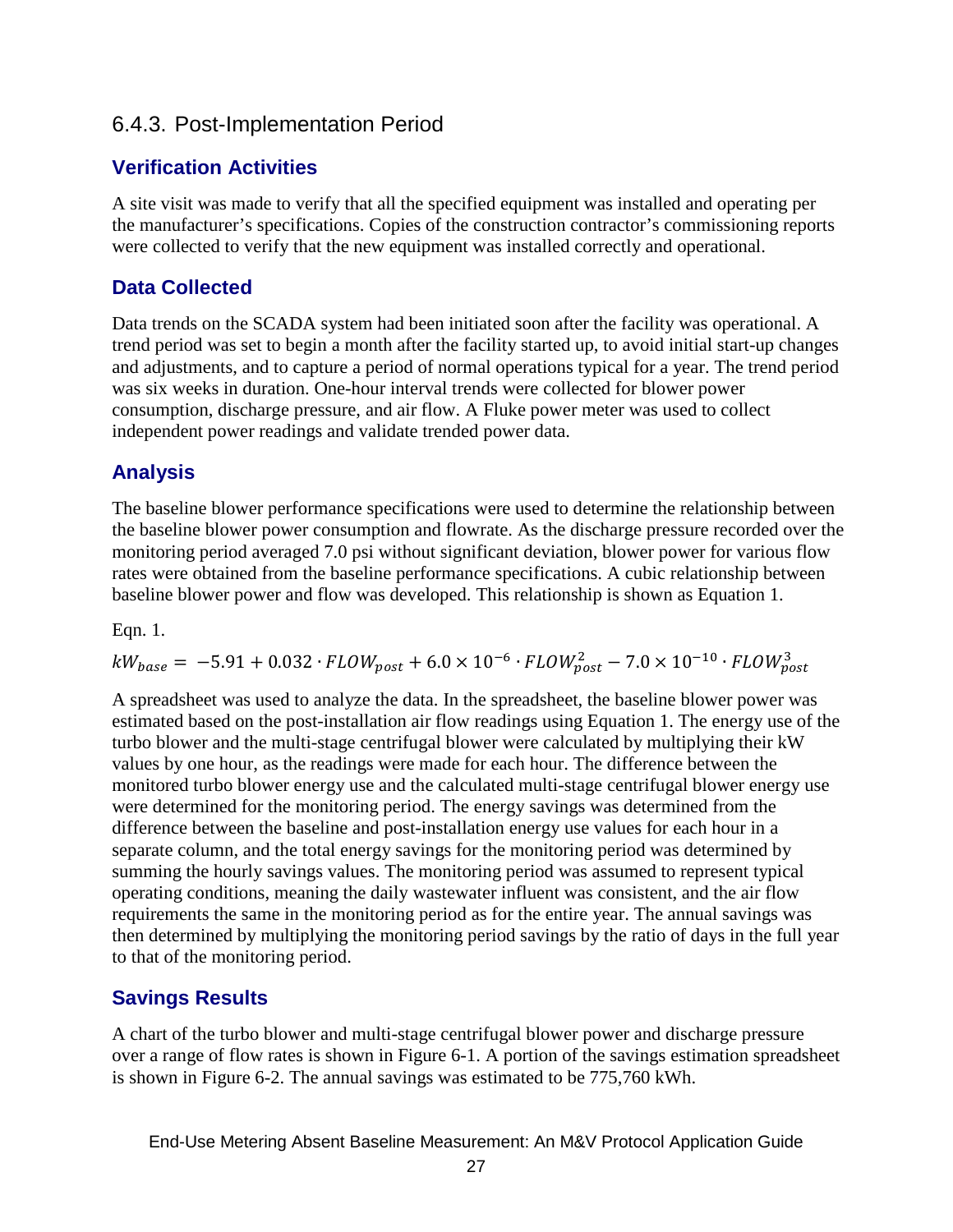

**Figure 6-1: Baseline and post-installation blower power consumption versus air flow rate.**

| Figure 6-2: Savings estimation spreadsheet (partial). |  |  |  |
|-------------------------------------------------------|--|--|--|
|-------------------------------------------------------|--|--|--|

| Turbo Blower Control System Data - Monitoring Period 3/1/2010 - 4/12/2010 |                      |                      |              |                                              |        |                              |  |                                                          |
|---------------------------------------------------------------------------|----------------------|----------------------|--------------|----------------------------------------------|--------|------------------------------|--|----------------------------------------------------------|
|                                                                           |                      |                      |              |                                              |        |                              |  |                                                          |
|                                                                           |                      |                      |              |                                              |        | <b>Annual Savings</b>        |  | 775,760                                                  |
| Min                                                                       | 2,820.7              | 7,483.8              | 70.9         | 3.4                                          | 3.3    |                              |  | 365 days                                                 |
| Max                                                                       | 7.781.4              | 16,724.8             | 240.3        | 7.9                                          | 7.7    | kWh savings (mon. period)    |  | 90,417                                                   |
| Average                                                                   | 5,404.9              | 14,388.4             | 136.5        | 7.0                                          | 6.8    | monitoring per. days         |  | 42.5                                                     |
| Date time                                                                 | Flow,<br><b>SCFM</b> | Speed,<br><b>RPM</b> | Power,<br>kW | <b>Discharge</b><br>Pressure, psi Press, psi | Header | <b>Baseline</b><br>Power, kW |  | Energy<br>Savings,<br>kWh<br>$=\text{kW} * 1 \text{ hr}$ |
| 3/1/111:00                                                                | 6,650                | 15,048               | 157          | 7.1                                          | 6.8    | 268                          |  | 111                                                      |
| 3/1/112:00                                                                | 6,340                | 14,777               | 146          | 7.0                                          | 6.8    | 261                          |  | 115                                                      |
| 3/1/113:00                                                                | 6,004                | 14,490               | 135          | 6.9                                          | 6.8    | 252                          |  | 117                                                      |
| 3/1/114:00                                                                | 5,710                | 14,292               | 127          | 6.9                                          | 6.7    | 243                          |  | 116                                                      |
| 3/1/115:00                                                                | 5,687                | 14,269               | 127          | 6.9                                          | 6.7    | 243                          |  | 116                                                      |
| 3/1/116:00                                                                | 5,679                | 14,265               | 127          | 6.9                                          | 6.7    | 242                          |  | 116                                                      |
| 3/1/118:00                                                                | 5,676                | 14,264               | 126          | 6.9                                          | 6.7    | 242                          |  | 116                                                      |
| 3/1/119:00                                                                | 5,675                | 14,267               | 126          | 6.9                                          | 6.7    | 242                          |  | 116                                                      |
| 3/1/11 10:00                                                              | 5,673                | 14,276               | 126          | 6.9                                          | 6.7    | 242                          |  | 116                                                      |
| 3/1/11 11:00                                                              | 5,662                | 14,293               | 126          | 6.9                                          | 6.7    | 242                          |  | 115                                                      |
| 3/1/11 12:00                                                              | 5.659                | 14,297               | 126          | 6.9                                          | 6.7    | 242                          |  | 115                                                      |
| 3/1/11 13:00                                                              | 5,662                | 14,294               | 126          | 6.9                                          | 6.7    | 242                          |  | 115                                                      |
| 3/1/11 14:00                                                              | 5,660                | 14,301               | 126          | 6.9                                          | 6.7    | 242                          |  | 116                                                      |
| 3/1/11 15:00                                                              | 5,659                | 14,308               | 126          | 6.9                                          | 6.7    | 242                          |  | 116                                                      |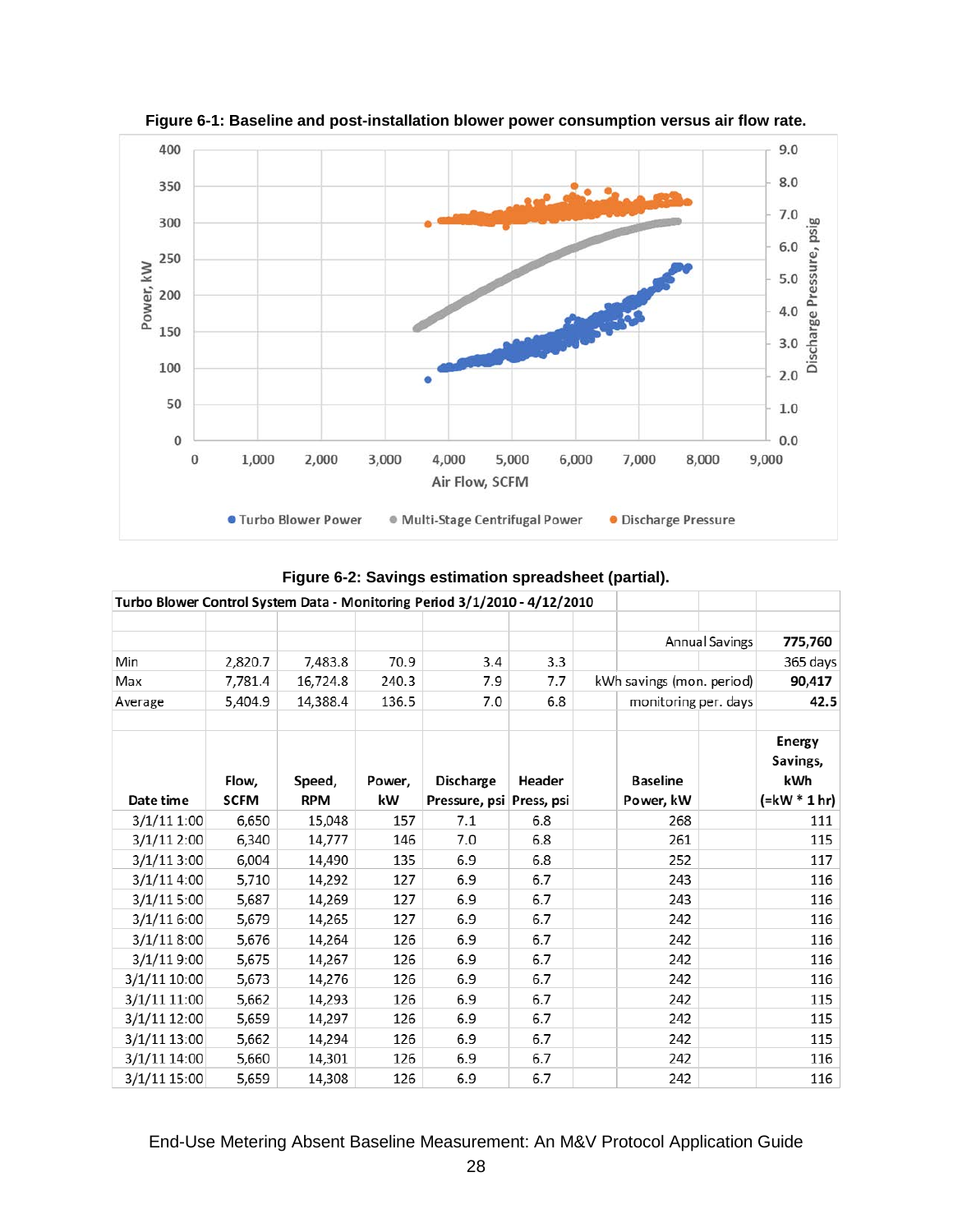## <span id="page-32-0"></span>7. References and Resources

ASHRAE. 2016. *ASHRAE Standard 90.1-2016 – Energy Standard for Buildings Except Low-Rise Residential Buildings*. Atlanta, Ga.: American Society of Heating, Refrigerating and Air-Conditioning Engineers.

Purchase at: *https://www.techstreet.com/standards/ashrae-90-1-2016-ip?product\_id=1931793*.

- ICC [International Code Council]. 2018. *2018 International Energy Conservation Code.* Washington D.C.: International Code Council. Purchase at: *https://www.iccsafe.org/codes-tech-support/codes/2018-i-codes/iecc/*
- IPMVP. 2012. *International Performance Measurement and Verification Protocol Volume I: Concepts and Options for Determining Energy and Water Savings*. EVO 10000 – 1:2012. Washington, D.C.: Efficiency Valuation Organization.

Available at: *<https://evo-world.org/en/products-services-mainmenu-en/protocols/ipmvp>*

- IPMVP. 2016. *Core Concepts International Performance Measurement and Verification Protocol*. EVO 10000 – 1:2016. Washington, D.C.: Efficiency Valuation Organization. Available at: *<https://evo-world.org/en/products-services-mainmenu-en/protocols/ipmvp>*
- Oregon Building Codes Division. 2014. *2014 Oregon Energy Efficiency Specialty Code.* Salem, Ore.: Oregon Department of Consumer & Business Services, Building Codes Division. Available at: https://www.oregon.gov/bcd/codes-stand/Pages/adopted-codes.aspx.
- Regional Technical Forum. 2018. *Measure-Specific Supporting Files and Current Operative Guidelines*. Portland, Ore.: Northwest Power & Conservation Council. Available at: <https://rtf.nwcouncil.org/work-products/supporting-documents>.
- Washington State Building Code Council. 2015. *Washington State Energy Code, 2015 Edition.* 2<sup>nd</sup> Edition. Available at: https://fortress.wa.gov/ga/apps/sbcc/.